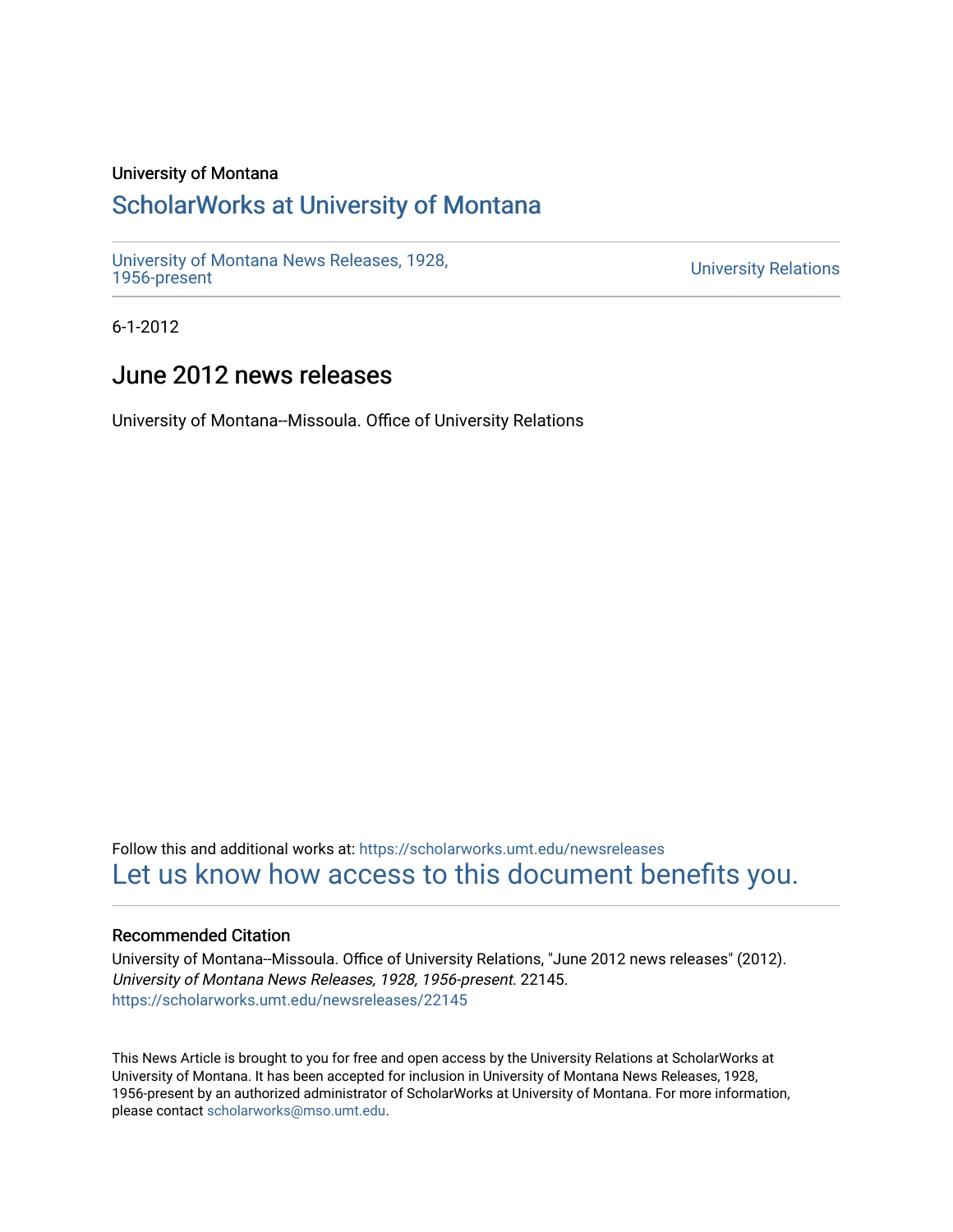

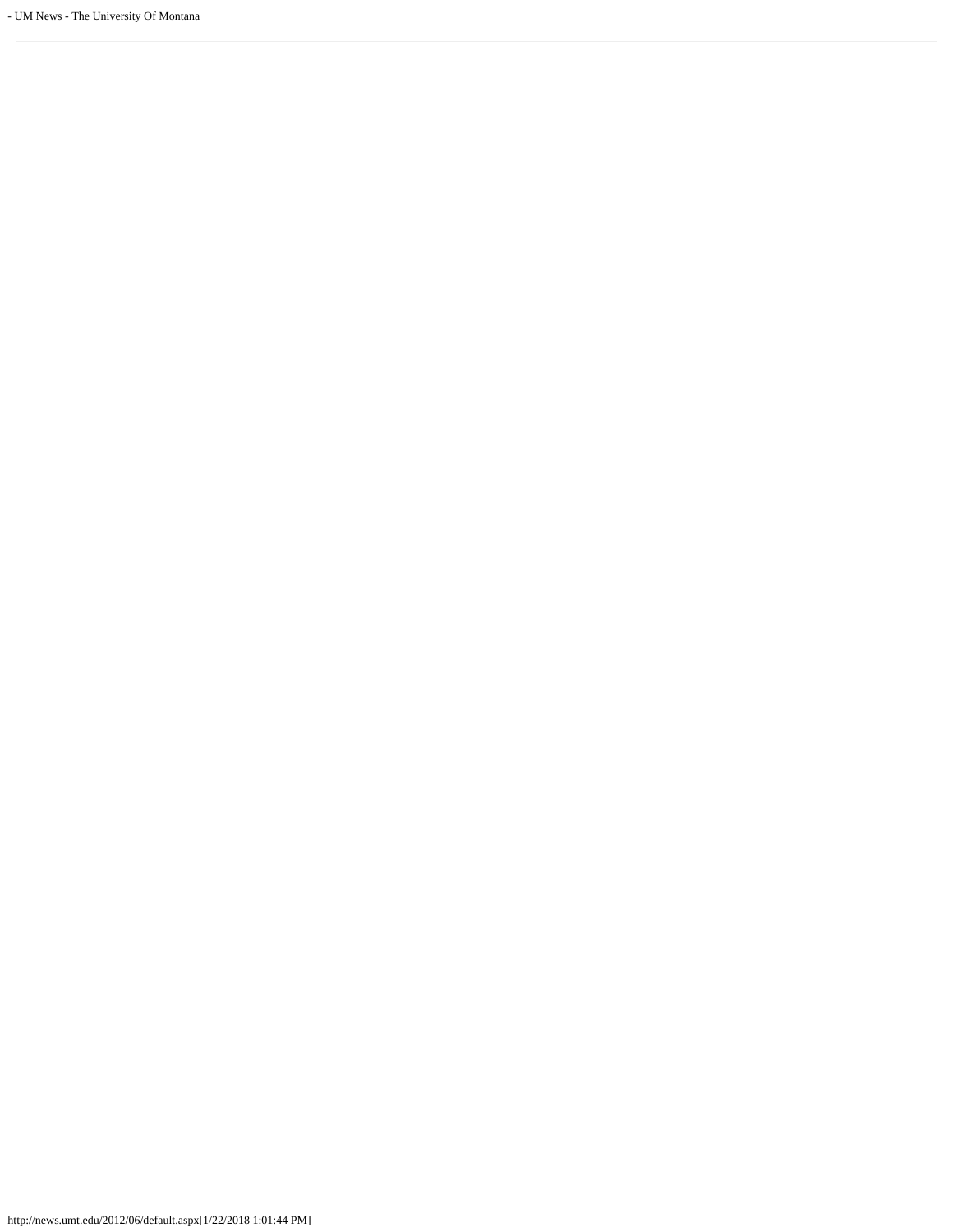<span id="page-3-0"></span>



June 29, 2012

## **HAMILTON –**

People interested in working the Bakken oil fields of eastern Montana should attend a new class offered by the Bitterroot College of The University of Montana in Hamilton.

"Bakken Oil and Gas Field Basics" will be offered from 8:30 a.m. to 3 p.m. on Friday, July 13, or Friday, July 20. The one-day Bitterroot College UM course costs \$55 for those registering by July 6 and \$65 for those registering thereafter. It will be held in Classroom 1 at 274 Old Corvallis Road in Hamilton.

Call 406-375-0100 or visit <http://www2.umt.edu/bcp/documents/BCPContEd-Registration.pdf>to enroll.

The BC course is perfect for those wishing to start an oil industry career or simply learn about the current Bakken oil and gas boom. The class offers essential oil-patch terminology, as well as the fundamentals of oil and gas geology.

The course was developed by Plains Energy Technical Resources and originally was offered at Dawson Community College to workers in Glendive. It's a must for anyone interested in working in eastern Montana or western North Dakota. George Furniss, an adjunct geosciences instructor, will teach the class.

###

For more information visit [http://www2.umt.edu/bcp/conted.aspx.](http://www2.umt.edu/bcp/conted.aspx)

CBS

State

062912bakn

**Contact:** Victoria Clark, director, Bitterroot College UM, 406-375-0100, [victoria.clark@umontana.edu](mailto:victoria.clark@umontana.edu).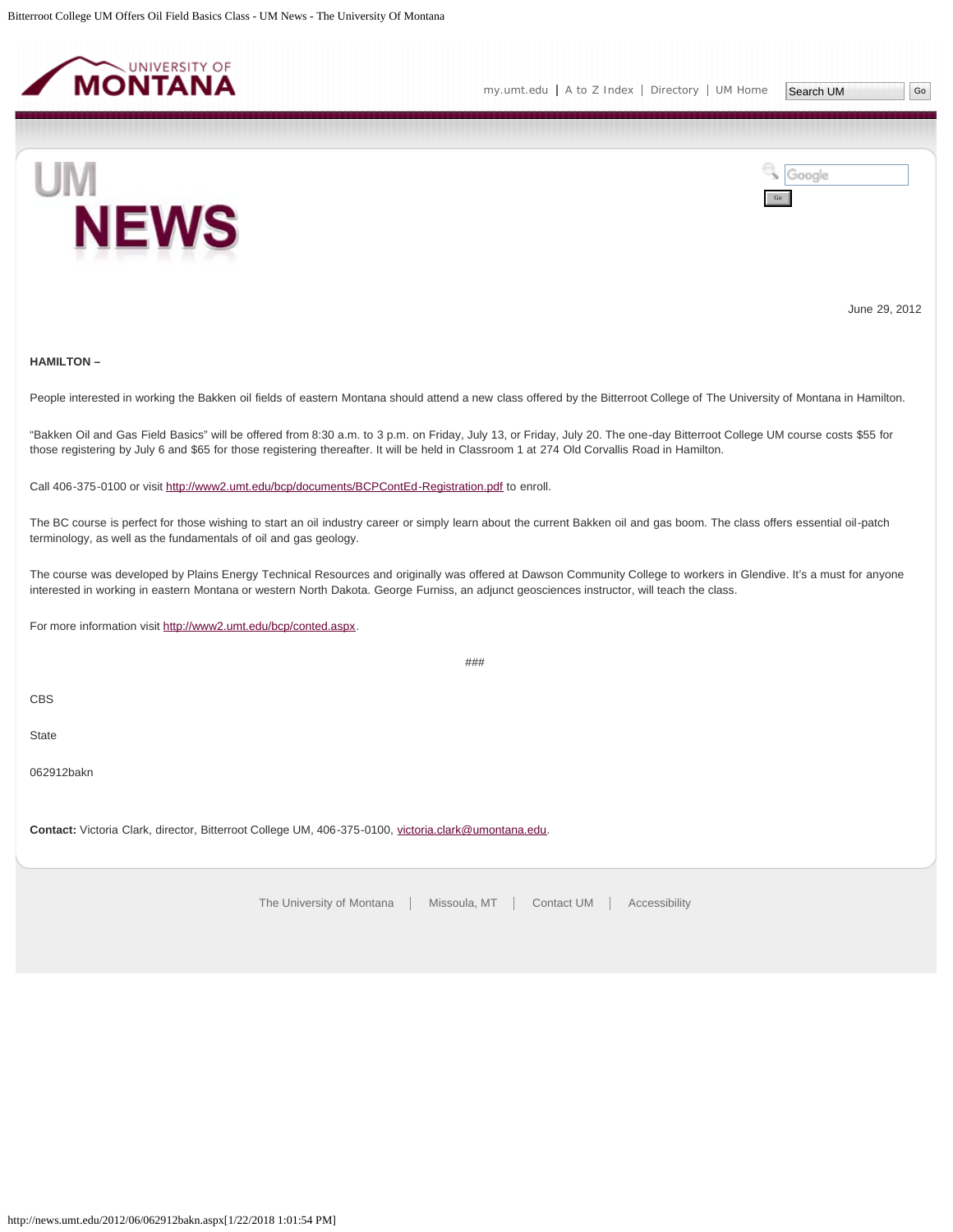<span id="page-4-0"></span>



June 29, 2012

#### **MISSOULA –**

The University of Montana announced the launch of the Montana CleanTech Alliance during the Innovate Montana Innovation & Entrepreneurship Day held June 21.

MCA works to support and enhance growth in the clean-technology industry in Montana by increasing awareness of the state's existing clean-tech sector. The alliance will help clean-tech companies create jobs, access capital, invest and improve their ability to compete in the global marketplace.

The alliance is a collaborative effort among the Montana World Trade Center, the BitterRoot Economic Development District, the Montana Angel Network and UM's Office of Technology Transfer. Montana Gov. Brian Schweitzer's Office of Economic Development funded the initiative to launch MCA.

"The existing clean-tech industry cluster in Montana should be attractive to investors, researchers and other companies, especially given Montana's high national rankings in business start-up activity, educational attainment, overall business climate and tax climate," said Governor's Office of Economic Development Executive Director Evan Barrett.

MCA will be part of UM's Office of Technology Transfer and will support efforts to bridge the gap between the research community and entrepreneurs and the private sector to advance innovation within the Montana clean-tech industry.

"The Montana CleanTech Alliance is a wonderful platform upon which the University can collaborate with both research and private sector communities to stimulate research and economic growth in this expanding global market," said Joe Fanguy, director of UM's Office of Technology Transfer.

UM's Experimental Program to Stimulate Competitive Research, which is funded by the National Science Foundation, will help support the MCA over the next several years. The outreach and workforce development effort under EPSCoR focuses on private sector collaborations in conjunction with the Montana Institute on Ecosytems.

###

For more information visit [http://www.mtcleantech.org](http://www.mtcleantech.org/).

JS

Local, statewide

062812tech

**Contact:** Nicole Hagerman Miller, Montana World Trade Center, 406-243-5856, [nicole@mwtc.org](mailto:nicole@mwtc.org); Joe Fanguy, UM director of tech transfer, 406-243-2148, [joe.fanguy@umontana.edu](mailto:joe.fanguy@umontana.edu).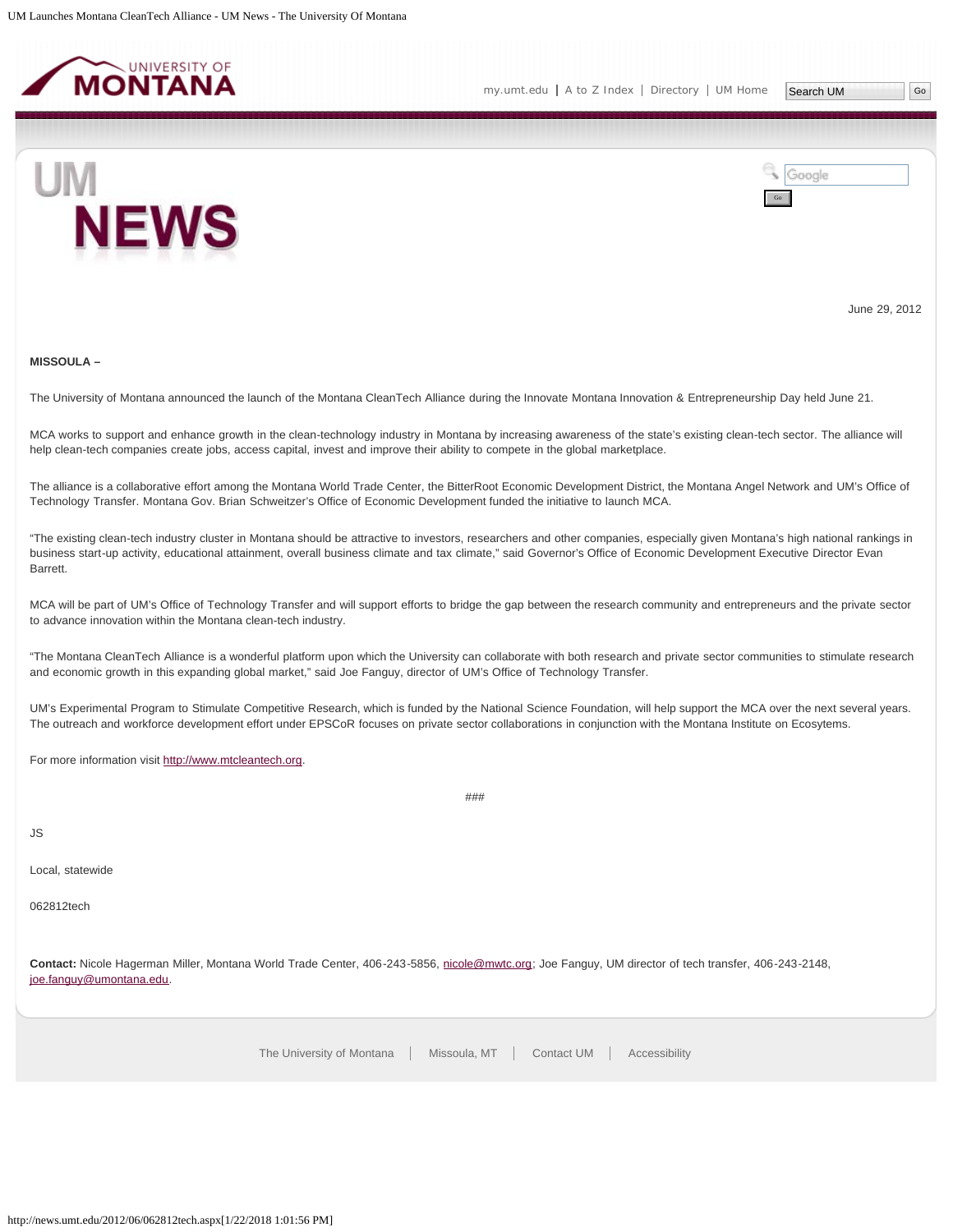<span id="page-5-0"></span>



June 27, 2012

# **MISSOULA –**

As Americans prepare to celebrate the 236th anniversary of U.S. independence, Grateful Nation Montana will engrave the names of two more servicemen on the Fallen Soldier Memorial at The University of Montana.

The names of Sgt. James D. Riekena of Missoula (killed in action 2007) and Cpl. Antonio "Tony" Burnside of **Great Falls** (killed in action 2012) will be added to the memorial on Thursday, June 28. They will be the 41st and 42nd soldiers recognized by the memorial, which honors soldiers from Montana who have paid the ultimate price in service to their country while serving in Iraq and Afghanistan.

Formed in 2007, Grateful Nation Montana facilitates college educations for the children of soldiers killed on active duty in Iraq and Afghanistan. The organization gifted the Fallen Soldier Memorial to UM on Nov. 4, 2011.

"We mourn the deaths and celebrate the lives of these two fine young men by adding them in advance of Independence Day," said David Bell, GNM co-founder and president. "They will join the names of our other Montana heroes so that future generations will always remember the sacrifice they made for our freedom."

The Fallen Soldier Memorial features five larger-than life bronze statues surrounded by 42 12-by-24-inch granite tablets recessed in the ground that contain the name, branch, rank, years lived and Montana hometown of each fallen veteran. The memorial is adjacent to Don Anderson Hall and the Social Science Building on the UM campus.

###

Bob Jordan with Garden City Monument Services will engrave the names at 11:30 a.m. Thursday, and the process will take several hours.

DB/cbs

**State** 

062712engr

**Contact:** David Bell, Grateful Nation Montana co-founder, 406-240-9274, [dbell@alpsnet.com](mailto:dbell@alpsnet.com).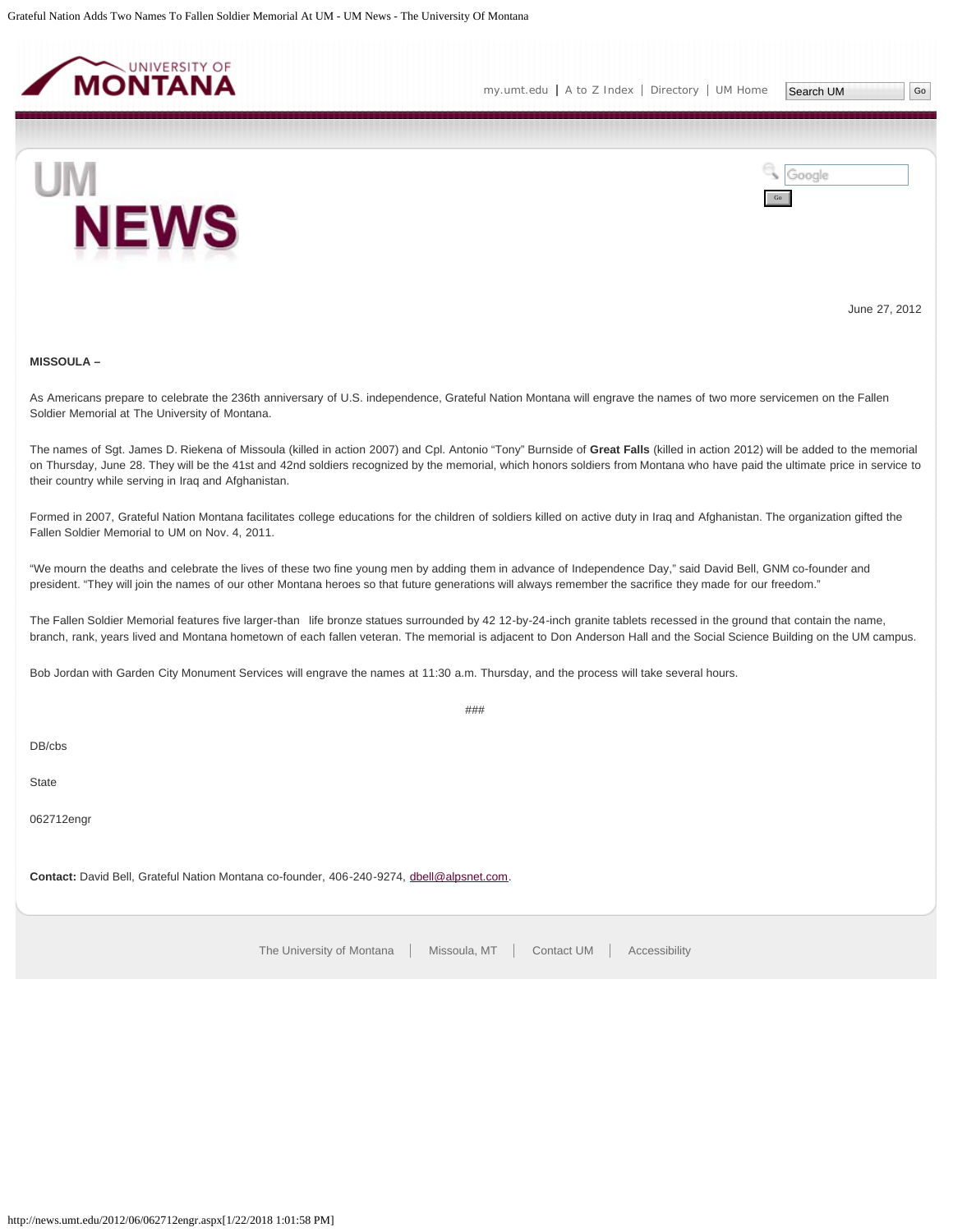<span id="page-6-0"></span>



June 26, 2012

#### **MISSOULA ―**

University of Montana alumni with a passion for experiential education have created a variety of organizations serving students' profound desire to get their hands dirty and work, play and learn outdoors.

Their programs complement traditional academic classroom learning with outdoor experience. Six distinct programs, all based in Missoula and primarily founded by alumni of UM's Environmental Studies Program, allow students to engage in life-changing, hands-on field opportunities.

"Environmental Studies is exceptionally proud of our graduates," said Len Broberg, director of UM's program. "Alumni of the Environmental Studies program at UM have not only found careers for themselves and started businesses that create jobs in the community, but also have created outstanding learning opportunities for others in the process."

Nationally, Missoula is a hub for experiential outdoor education. Not only is the town uniquely situated amidst diverse natural landscapes, but also the University has spawned creative thinkers bent on improving the effectiveness of education about topics ranging from watersheds to wilderness medicine. The School of Extended & Lifelong Learning (SELL) at UM partners with several of these programs to offer undergraduate credit.

For example, Northwest Connections offers Landscape & Livelihood, a field program that integrates natural history, conservation and community while studying the landscape of the Swan Valley. Melanie Parker (UM '99) and Andrea Stephens (UM '92) co-created this program 15 years ago and recently launched a new spring program called Wildlife in the West. In addition to teaching field courses, Northwest Connections works in the conservation policy arena, as well as conducting seasonal field work on forest carnivores, grizzlies, westslope cutthroat trout and more.

In addition to wilderness medicine courses, Aerie Backcountry Medicine developed the unique Semester in Wilderness Medicine, which takes place partly in Costa Rica, where students study travel medicine and swiftwater rescue, and partly in Montana's Blackfoot Valley, where students train for avalanche rescue and complete their emergency medical technician certification. Dave McEvoy (UM '98) co-founded Aerie while finishing his master's degree in biology and working as a paramedic.

Wild Rockies Field Institute teaches college programs in Alaska, Yellowstone and across Montana, including the popular Cycle the Rockies course, during which students study climate and energy issues while biking across Montana. Three UM alumni – Matt Thomas (UM '91), Dave Havlick (UM '91) and Tim Bechtold (UM '91) – founded WRFI, and many alumni instruct for the nonprofit.

Ecology Project International, co-founded by Scott Pankratz (UM '00), offers field science and cultural exchange programs in Montana, Mexico, Costa Rica and the Galapagos Islands. Their unique programs partner U.S. high school students with peers and scientists from Central and South American host communities. Pankratz credits his experience at UM with helping him develop the foundation for EPI.

Missoula Outdoor Learning Adventures offers outdoor education programs in and around Missoula for all seasons and all ages, with an emphasis on youth. More than a decade ago, Porter Hammitt (UM '95) recognized the need for more local outdoor education programs. Missoula Outdoor Learning Adventures now operates successful programs for local kids and UM students alike.

Watershed Education Network, co-founded by Wendy Sturgis (UM '94), is "growing the next generation of watershed stewards." WEN works with local schoolchildren to monitor stream health in the Missoula, Bitterroot, Clearwater and Swan Valleys. WEN also offers several opportunities for UM students to volunteer, work as interns and participate in stream monitoring projects. Each of these programs occupies a distinct niche in the outdoor education market and all employ UM graduates and offer courses and internships for UM students.

Because students have shown such enthusiasm for these experiential education courses, SELL has decided to make a sampling of the best courses available to the community starting next year. Noncredit versions of field courses are being designed for an audience that loves the outdoors and loves to learn but doesn't need university credit. These courses, collectively called Experience Montana, will be available in 2013.

To learn more about these and other courses offered through UM's School of Extended & Lifelong Learning, call Candi Merrill at 406-243-6431 or email [candi.merrill@umontana.edu](mailto:candi.merrill@umontana.edu).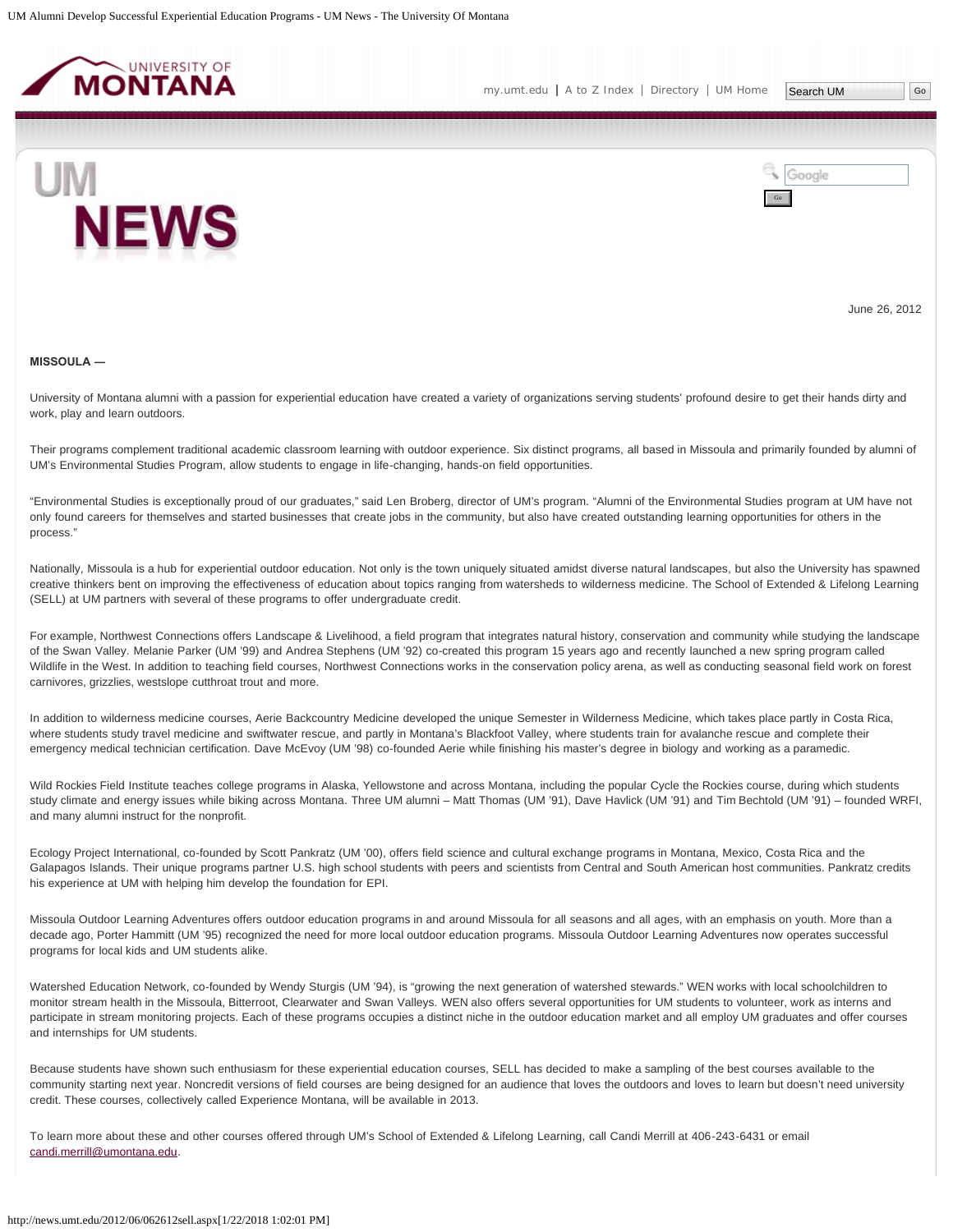UM Alumni Develop Successful Experiential Education Programs - UM News - The University Of Montana

| For more information from the UM alumni, email:                                                                                 |  |  |
|---------------------------------------------------------------------------------------------------------------------------------|--|--|
| Melanie Parker, melanie@northwestconnections.org                                                                                |  |  |
| Andrea Stephens, andrea@northwestconnections.org                                                                                |  |  |
| Dave McEvoy, dave@aeriemed.com                                                                                                  |  |  |
| Laurie Schleub, laurie@wildrockies.org                                                                                          |  |  |
| Scott Pankratz, scott@ecologyproject.org                                                                                        |  |  |
| Porter Hammitt, porter@missoulaoutdoors.com                                                                                     |  |  |
| ###                                                                                                                             |  |  |
| BB/cbs                                                                                                                          |  |  |
| State                                                                                                                           |  |  |
| 062612sell                                                                                                                      |  |  |
| Contact: Candi Merrill, program director, UM School of Extended and Lifelong Learning, 406-243-6431, candi.merrill@mso.umt.edu. |  |  |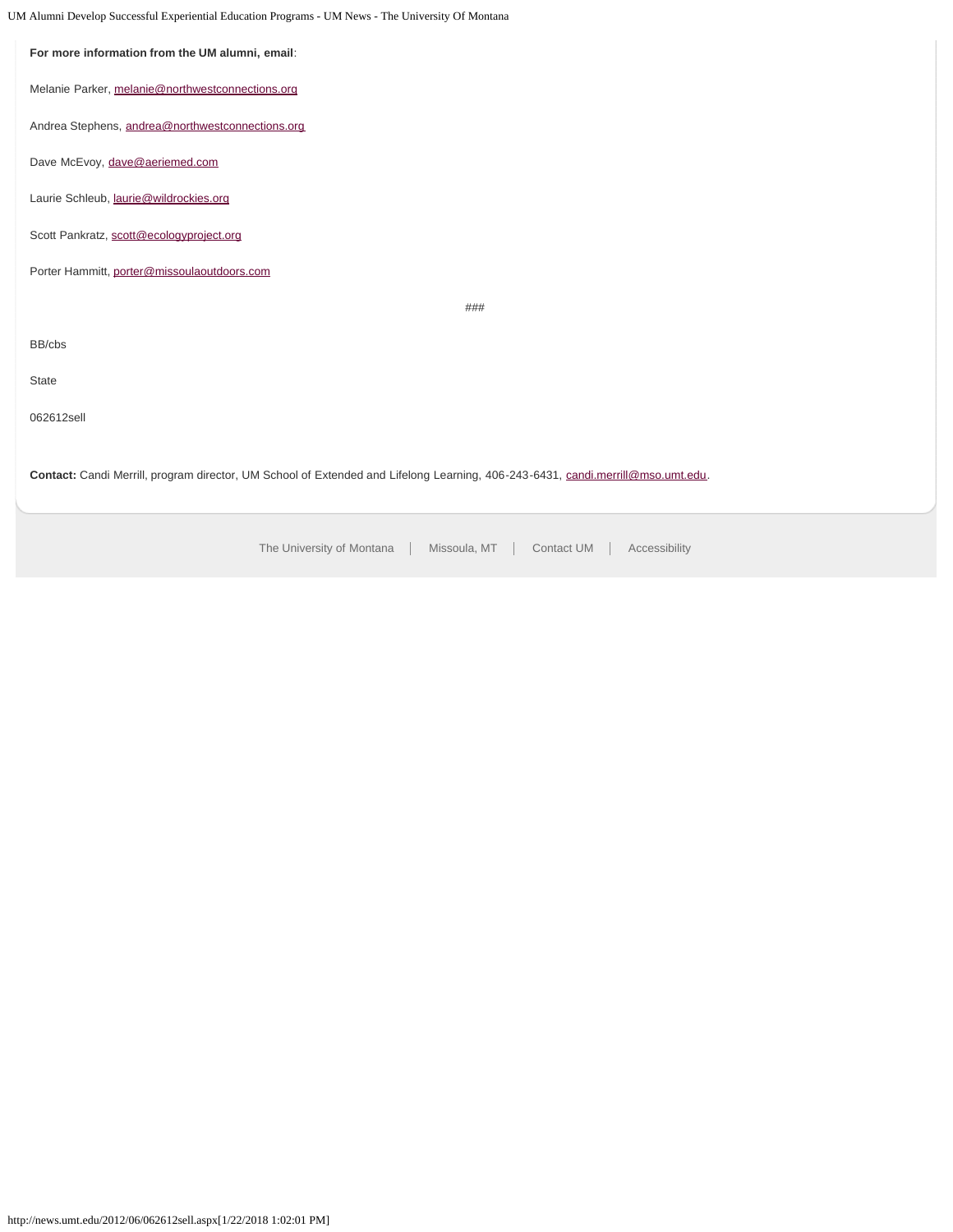<span id="page-8-0"></span>

[my.umt.edu](http://my.umt.edu/) | [A to Z Index](http://www.umt.edu/search/atoz/) | [Directory](http://www.umt.edu/directory/) | [UM Home](http://www.umt.edu/)



Google Go

June 25, 2012

#### **MISSOULA –**

Missoula businessman Jim Auger says his father instilled in him the significance of contributing on a local and personal level. Auger committed \$2 million of his estate to The University of Montana School of Business Administration with his father in mind.

"I have come to realize how right he was," Auger said of his gift, which will provide for undergraduate, renewable scholarships. These will be awarded to business majors and will cover tuition, fees and books for several students each year. Scholarship recipients will be required to volunteer a minimum of 120 hours each academic year with a charitable organization that provides services to underprivileged members of society.

"Through establishment of this endowment, it is my intention to inspire young people to engage in service to their communities," Auger said. "In addition, I hope that the required volunteer service will help recipients develop a deeper compassion for those less fortunate and a lifelong commitment to elevate those in our society who are often marginalized."

Auger, a 1982 graduate of the business school, says his UM education led him to a successful career as a corporate executive and eventually back to Missoula, where he coowns the Dairy Queen on South Higgins Avenue, one of the community's iconic restaurants. Auger has employed many high school and college students over the years at the Dairy Queen.

Through his endowment, he wants to give students more than financial support. He wants to give them the feeling that comes from helping someone else.

"What I would like to accomplish with this scholarship is to help open students' eyes to that part of our society which is so much less fortunate than they are," he said. "It is also my hope that these business students might come to understand that true success in the business world is measured by whether or not they made a difference."

Business school Dean Larry Gianchetta says Auger's gift is particularly meaningful because it comes from such a passionate donor who has wanted for many years to contribute significantly to the University.

"This gift is truly special, and it is a wonderful opportunity for our students," Gianchetta said. "The whole notion of being good citizens through civic engagement is a huge part of educational growth."

Auger hopes his gift will leave a legacy of well-educated business students and a community uplifted by the volunteer efforts of these students.

"Since becoming involved with the Higgins Avenue Dairy Queen, I have had the privilege to work with some of the brightest and hardest-working young people in Missoula," he said. "Having no children of my own, this scholarship gives me a chance to say thanks."

###

The UM Foundation works with alumni and friends to plan their legacy gifts. To find out how to make a meaningful contribution, call 406-243-2593 or visit [http://SupportUM.org](http://supportum.org/).

BH/cbs

**State** 

062512gift

**Contact:** Beth Hammock, UM Foundation vice president for strategic communications and marketing, 406-243-4609, [beth.hammock@mso.umt.edu;](mailto:beth.hammock@mso.umt.edu) Larry Gianchetta,, dean, UM School of Business Administration, 406-243-6195, [larry.gianchetta@business.umt.edu.](mailto:larry.gianchetta@business.umt.edu)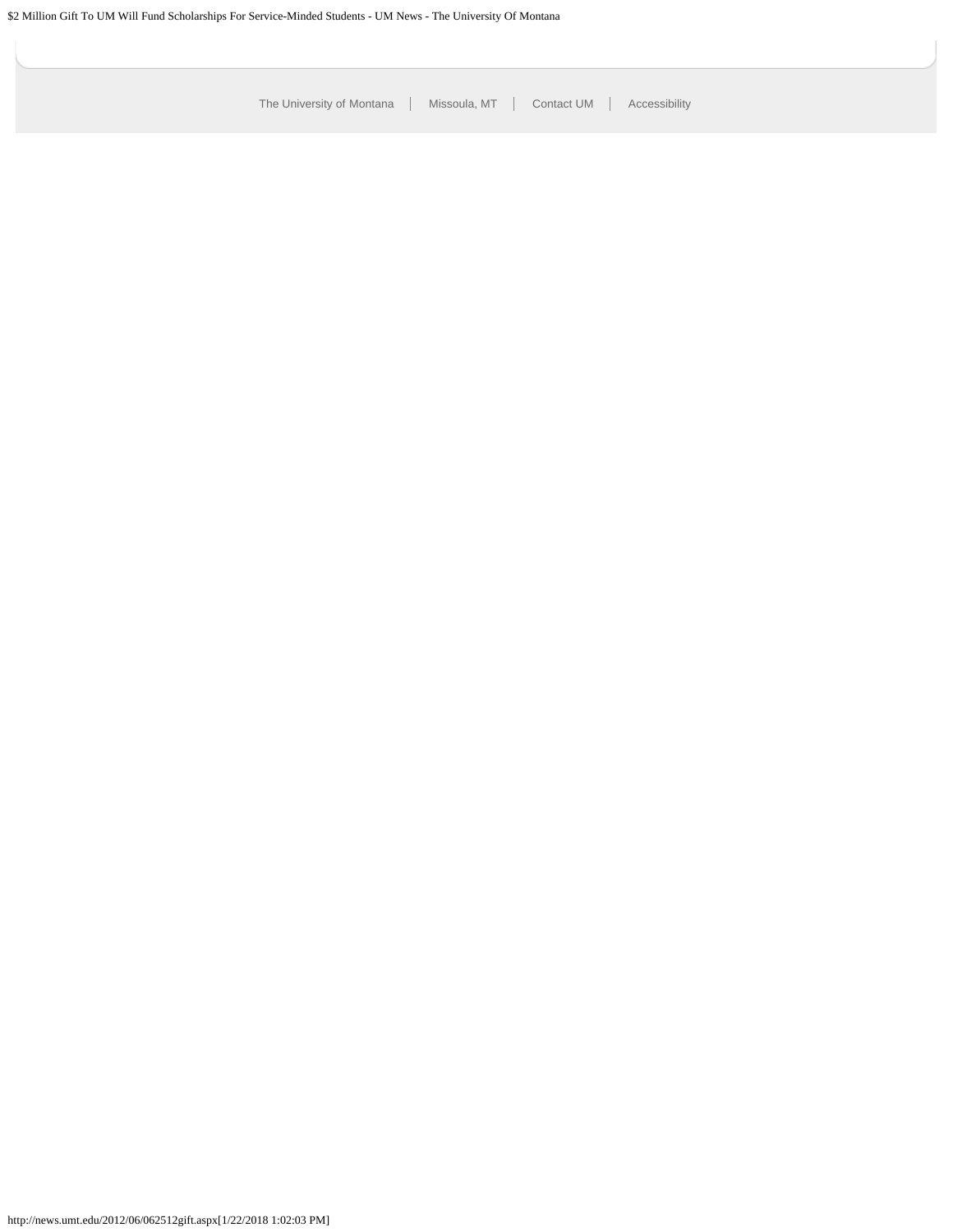<span id="page-10-0"></span>



June 22, 2012

## **MISSOULA –**

Students in The University of Montana School of Journalism have produced a program focusing on sexual assault in the Missoula community, which will air on KUFM-FM Montana Public Radio at 7:30 p.m., Monday, June 25.

"The Footbridge Forum: Without Consent" originally aired this spring as a series of live programs on KBGA College Radio. The program educates listeners and a citizen panel on the issue of rape. Panelists then work toward solutions and offer those suggestions to people in a position to make change.

Students conducted research, produced stories and hosted the panelists in a wide-ranging discussion. Panelists ultimately came up with a list of suggestions for citizens, victims, students, athletes, agencies, administrators, law enforcement and the media. Those original programs have now been condensed to a one-hour program for air across western Montana.

The original programs can be found online at [www.footbridgeforum.org](http://www.footbridgeforum.org/) along with a list of suggestions for various stakeholders.

###

DD/ab 062112rdio Western Montana

**Contact:** Denise Dowling, associate professor and chair, UM Department of Radio-Television, 406-243-4143, [denise.dowling@umontana.edu.](mailto:denise.dowling@umontana.edu)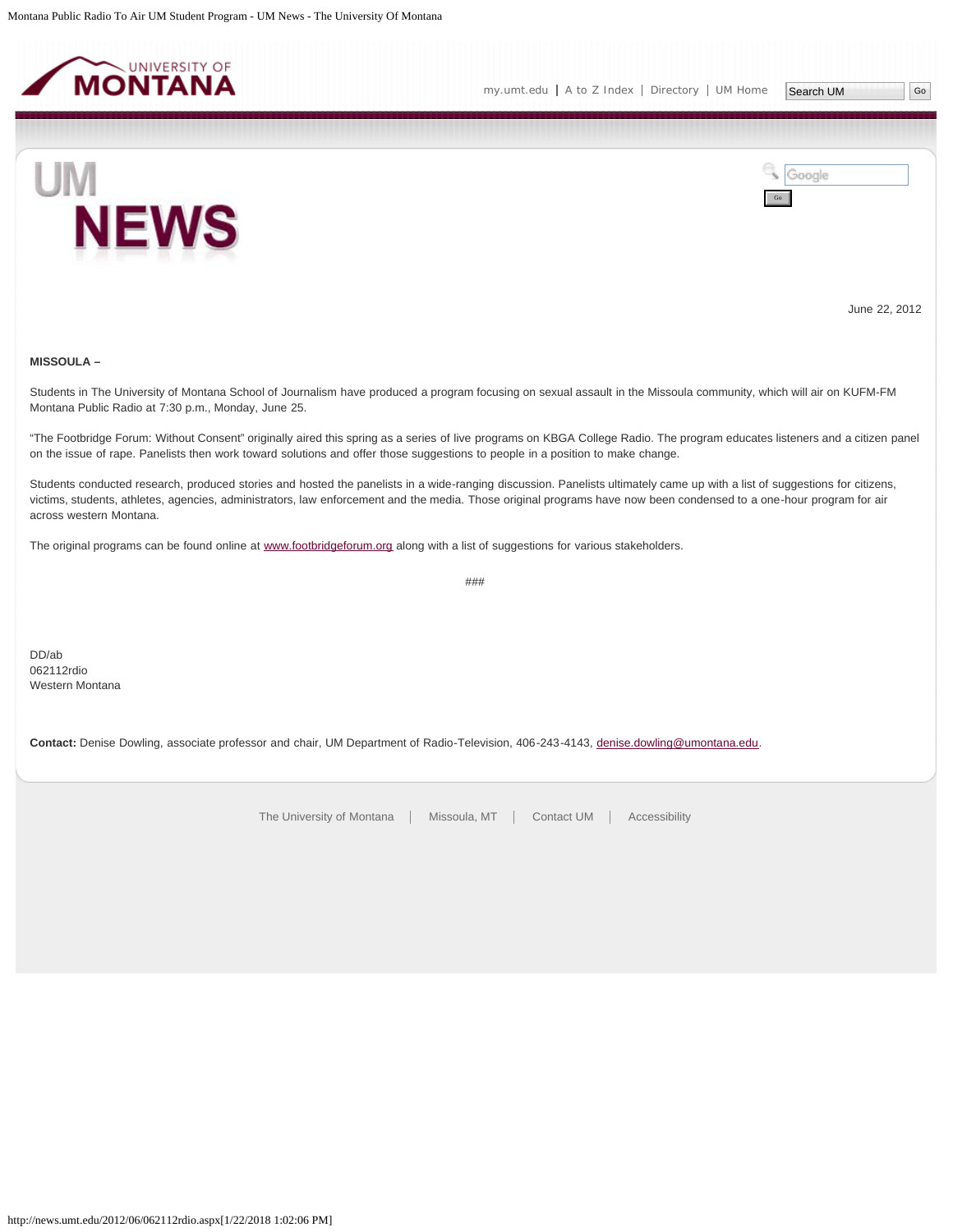<span id="page-11-0"></span>



June 19, 2012

## **MISSOULA –**

During the India-U.S. Higher Education Dialogue held June 12, in Washington, D.C., Secretary of State Hilary Clinton discussed the importance of growing relationships between the United States and India. The dialogue aimed to encourage vibrant and deep cooperation between the education sectors of the two countries.

The University of Montana recognizes the need to strengthen its relationship with India's institutions of higher education, faculty and students, and can point to several recent accomplishments and activities:

#### **UM awarded Obama-Singh Knowledge Initiative program grant on June 12**.

During the recent India-U.S. Higher Education Dialogue, Secretary Clinton announced UM as one of the four grant recipients in the inaugural round of the Obama-Singh Knowledge Initiative program. The program's primary purposes are to encourage mutual understanding, educational reform, economic growth and to develop junior faculty.

The University's successful \$250,000 proposal, "Impacts of Climate Change and Changes in Socio-Economic Structure on Traditional Agriculture and the Development of Sustainable Communities Among Indigenous Populations," will be carried out in partnership with Bangalore University over the next three years.

UM, Cornell, Rutgers and the University of Michigan were the only U.S. institutions selected this year to receive an initial award.

For more information on UM's involvement in the Obama-Singh Knowledge Initiative call Gerald Fetz, acting director for UM's Office of International Programs, at 406-243- 5201 or email [fetzga@mso.umt.edu.](mailto:fetzga@mso.umt.edu)

## **UM teacher candidates head to South India for student teaching practicum**.

UM recently established a partnership with Kodaikanal International School in Kodaikanal, India, to afford UM teacher candidates the option of conducting their 16-week, student-teaching practicum at that institution. UM students will begin student teaching at Kodaikanal in spring 2013.

KIS is a boarding school that educates grades P-12. Students and staff from more than 30 countries share in a multicultural residential experience intentionally set within community life. The pupils of this school are diverse in ethnicity, economic status and religious beliefs. KIS combines a challenging academic program with a rich range of extracurricular activities. International baccalaureate and American curricula are offered to about 600 students.

Three UM teacher candidates will join KIS in January, including elementary education major Stephanie Herther from Aberdeen, S.D., and secondary English teacher candidates Ashley Gaumer from Missoula and Rachel Dunn from Monroeville, Ala.

The KIS student-teaching option is just one of the efforts recently undertaken by UM's Phyllis J. Washington College of Education and Human Sciences to globalize teacher training.

"Because we live in an interdependent world with a global economy, future teachers must be ready to compete in the global marketplace," said Nancy Marra, director of the Office of Field Experiences in the College of Education. "The College's efforts correlate well with UM's Global Leadership Initiative."

The initiative aims to provide students across campus the coursework, out-of-classroom experiences, guidance and the support necessary to become leaders for the global century.

For more information on the UM and the KIS partnership, call Marra at 406-243-5581 or email [nancy.marra@umontana.edu.](mailto:nancy.marra@umontana.edu)

**UM's Global Grizzlies will complete a service project in New Delhi, India, this summer**.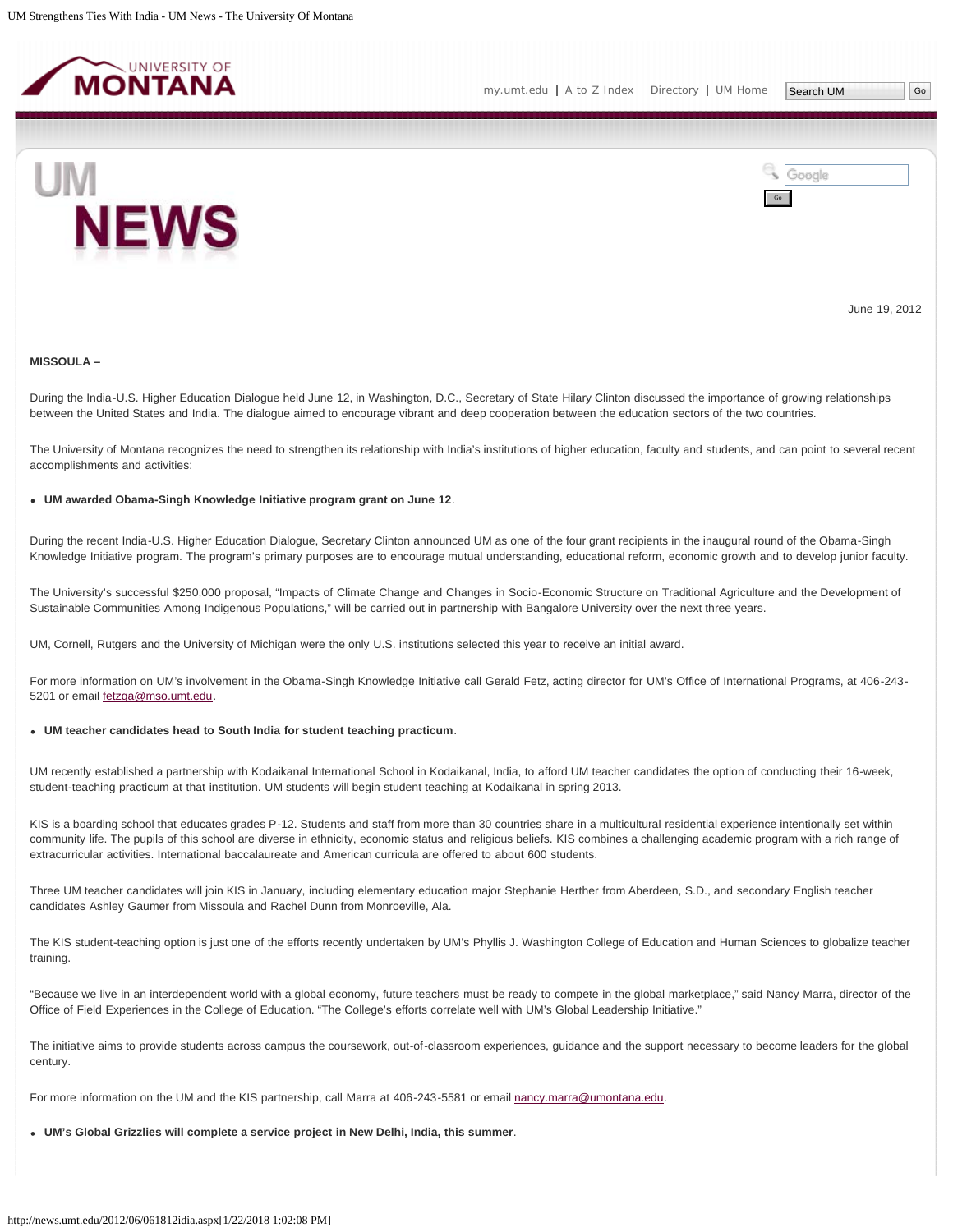# UM Strengthens Ties With India - UM News - The University Of Montana

Nine Global Grizzly students will be in New Delhi throughout most of June and into July. They have been placed in volunteer positions that focus on health-related projects.

As humanitarian ambassadors from UM, Global Grizzlies strive to bring aid to developing countries around the world. Its members also seek to gain invaluable experience outside the classroom.

As in previous years, the intent of this year's Global Grizzlies trip is for participants to experience a new culture, language and country and also gain a new understanding and compassion for our world.

"The Global Grizzlies are excited to continue our tradition of service in a country with so much culture, diversity and history," said Ben Demarois, Global Grizzlies student president. "India is a country we have talked about in the past, but to finally get the chance to volunteer in the country will be a great adventure. Hopefully, UM students will get the chance to change the lives of Indian people, as well as their own."

The ASUM student organization is based in UM's Davidson Honors College. For more information about the Global Grizzlies program, call Dean James McKusick at 406 243-2541 or email [dhc@umontana.edu.](mailto:dhc@umontana.edu)

# **UM's Office of International Programs sends faculty members to India**.

Five UM faculty members recently received support from UM's Office of International Programs to conduct activities in India through its International Activity Funding program.

Faculty members submitted applications for funding to engage in short-term collaborative activities overseas. The faculty members chosen for India projects will supervise a UM student's dissertation work, study and collect information from a film institute archive, attend a conference, conduct research and develop courses and opportunities for students.

"This support from International Programs will enable Curriculum and Instruction to expand opportunities for student teaching in India," said Matthew Schertz, UM Education College professor. "This is an exciting opportunity for our students, and we look forward to the prospect of collaborating with other International Baccalaureate schools and universities in the world's largest democracy."

Traditionally, faculty and staff apply for the International Activity Funding program twice a year — once during spring semester and once during autumn semester.

For more information on the International Activity Funding program or to learn about other ways the Office of International Programs helps foster UM's relationships with India, call Peter Baker, international program development officer, at 406-243-6142 or email [peter.baker@mso.umt.edu.](mailto:peter.baker@mso.umt.edu)

PB/all Local, hometown media 061812idia

**Contact:** Peter Baker, international program development officer, International Programs, 406-243-6142, [peter.baker@mso.umt.edu](mailto:peter.baker@mso.umt.edu).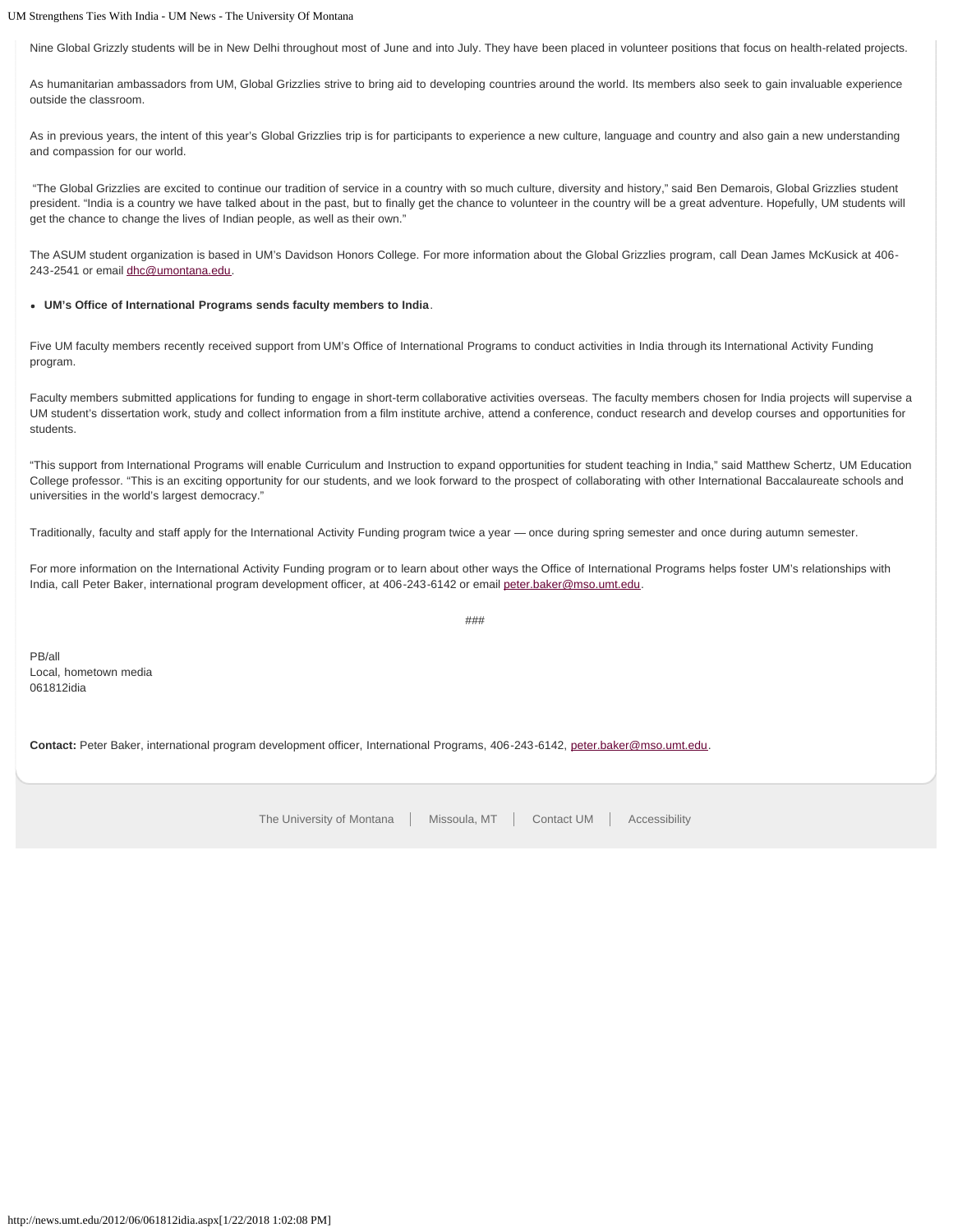<span id="page-13-0"></span>



June 14, 2012

#### **MISSOULA –**

Radio-television students in the School of Journalism at The University of Montana recently earned four student Emmy awards.

The National Association of Television Arts and Sciences' Northwest Chapter presented the awards at the Snoqualmie Resort and Casino on June 2. UM students took top honors in the news, sports, cultural affairs and long-form nonfiction categories.

Stories produced as part of "UM News," a weekly news short aired on Missoula's KPAX-TV, won in the news, sports and cultural affairs categories. The entries were compilations of stories aired during autumn semester and featured news involving UM students, faculty and staff.

The winning news entry included stories on coal trains, UM's new veteran memorial and a magazine produced by homeless people. The winning sports entry featured crosscountry runner Ani Haas' return to running after a bear attack, the UM women's soccer team and downtown Missoula's Shred Fest. In cultural affairs, students earned an Emmy for stories that include UM's inaugural Undie Run, a pumpkin hurling contest and a fair trade coffee enterprise.

Students generate story ideas and then research, shoot, interview, write and edit the video productions. Faculty members Denise Dowling and Ray Ekness advised the students.

The 2011 student documentary, "Connecting the 406," won in the long-form nonfiction category. The documentary took a critical look at the impact of the Internet and technology on Montana. The film examines technology's impact on schools, businesses and personal interaction around the state. Adjunct Professors Gita Saedi-Kiely and John Twiggs supervised the production.

UM students competed against other journalism students from across the Northwest including schools from Washington, Oregon, Idaho, Alaska and Montana.

UM senior Alexandra Schwier of **Bozeman** also was honored during the awards ceremony for winning the inaugural Tricia Moen Scholarship. The scholarship honors a student with the potential to excel in television newscast producing. Schwier has worked at the Montana Television Network since high school, both in Bozeman and Missoula.

###

DD/all State, hometown 061312emmy

**Contact:** Denise Dowling, associate professor and chair, UM Department of Radio-Television, 406-243-4143, [denise.dowling@umontana.edu.](mailto:denise.dowling@umontana.edu)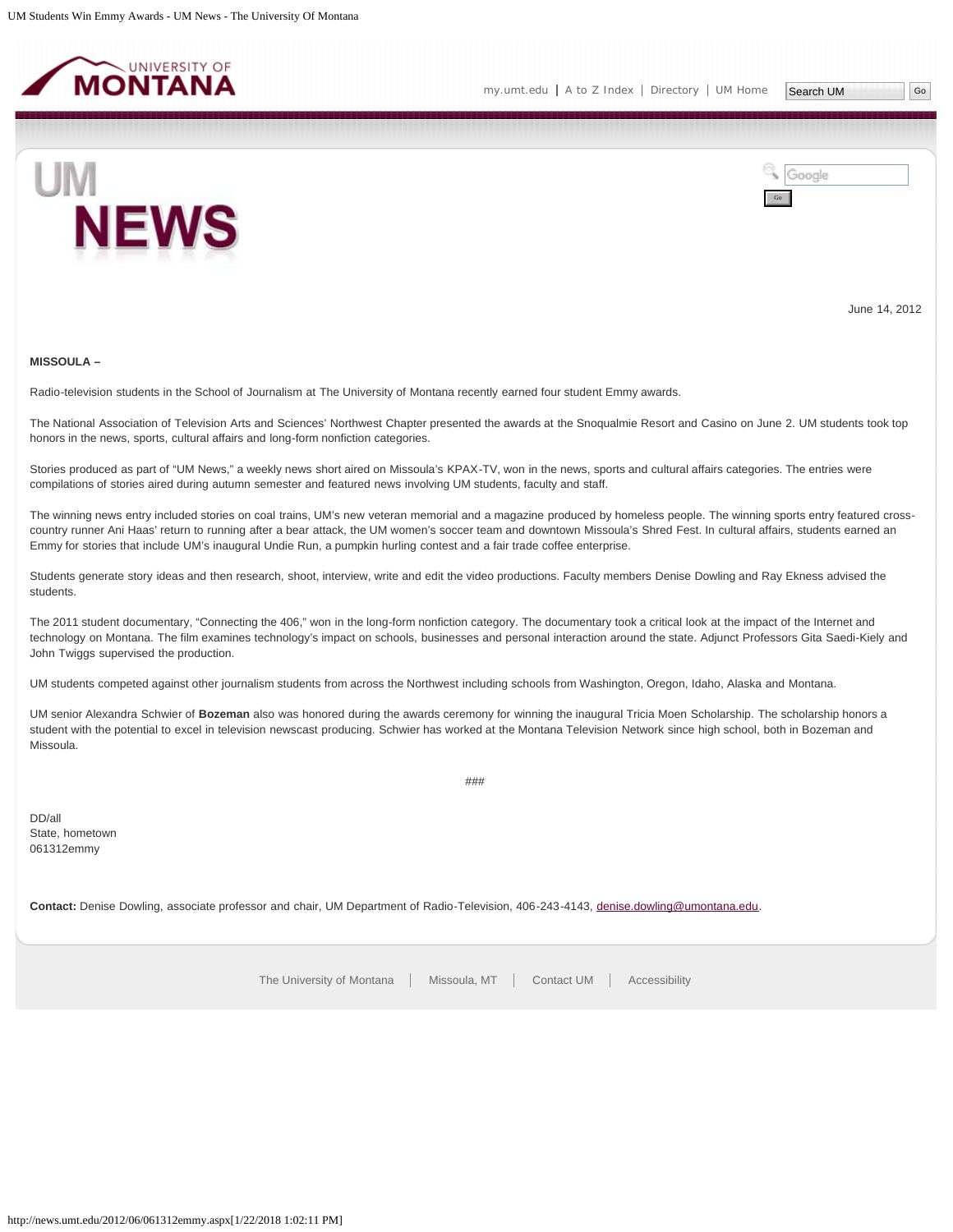<span id="page-14-0"></span>

Search UM



Google Go

June 13, 2012

#### **MISSOULA –**

Jeffrey Good, a researcher in the Division of Biological Sciences at The University of Montana, was part of an international team that sequenced and analyzed the genome of the bonobo, a great ape species resembling chimpanzees that is closely related to humans.

The research was led by the Max Planck Institute of Evolutionary Anthropology in Leipzig, Germany. Good began working on the genome project while completing postdoctoral research at the institute.

The new research was published June 13 on Nature magazine's website at [http://www.nature.com/nature/journal/vaop/ncurrent/full/nature11128.html.](http://www.nature.com/nature/journal/vaop/ncurrent/full/nature11128.html)

"Our understanding of the biology of bonobos has lagged behind that of the other great apes, in part due to their remote and restricted distribution," Good said. "In addition to providing general insights into human and great ape evolution, the bonobo genome also provides a powerful resource for future genetic studies on this endangered and seldom-studied species."

Good said the genome sequence gives insights into the evolutionary relationships between the great apes and may help scientists understand the genetic basis of these traits.

The genome was sequenced from Ulindi, a female bonobo who lives in the Zoo Leipzig. Genome sequences already have been generated from all other great apes chimpanzee, orangutan and gorilla – making this the final genome of a great ape to be sequenced.

The comparison of the genome sequences of bonobos, chimpanzees and humans show that humans differ by about 1.3 percent from both bonobos and chimpanzees. Chimpanzees and bonobos are more closely related, differing by only 0.4 percent.

Bonobo and chimpanzee territories in central Africa are close to one another, separated only by the Congo River. Researchers hypothesize that the formation of the Congo River separated the ancestors of chimpanzees and bonobos, leading to these distinct apes. Examination of the relationship between bonobos and chimpanzees shows a clean split and no subsequent interbreeding, which supports this hypothesis.

Despite the fact that on average the genomes of bonobos and chimpanzees are equally distant from human, analysis of the genome sequence of the bonobo revealed that for some particular parts of the genome humans are more closely related to bonobos than to chimpanzees, while in other regions the human genome is closer to chimpanzees.

Further research will determine whether these regions contribute in any way to the behavioral differences and similarities between humans, chimpanzees and bonobos. Bonobos, which together with chimpanzees are the closest living relatives of humans, are known for their peaceful, playful and sexual behavior that contrasts with the more aggressive behavior of chimpanzees.

###

**NOTE:** Another Nature article on this research is here:<http://www.nature.com/news/hippie-chimp-genome-sequenced-1.10822>.

CBS Local, Western Montana, dailies 061312apes

**Contact:** Jeffrey Good, UM biology assistant professor, 406-243-5771, [jeffrey.good@mso.umt.edu](mailto:jeffrey.good@mso.umt.edu).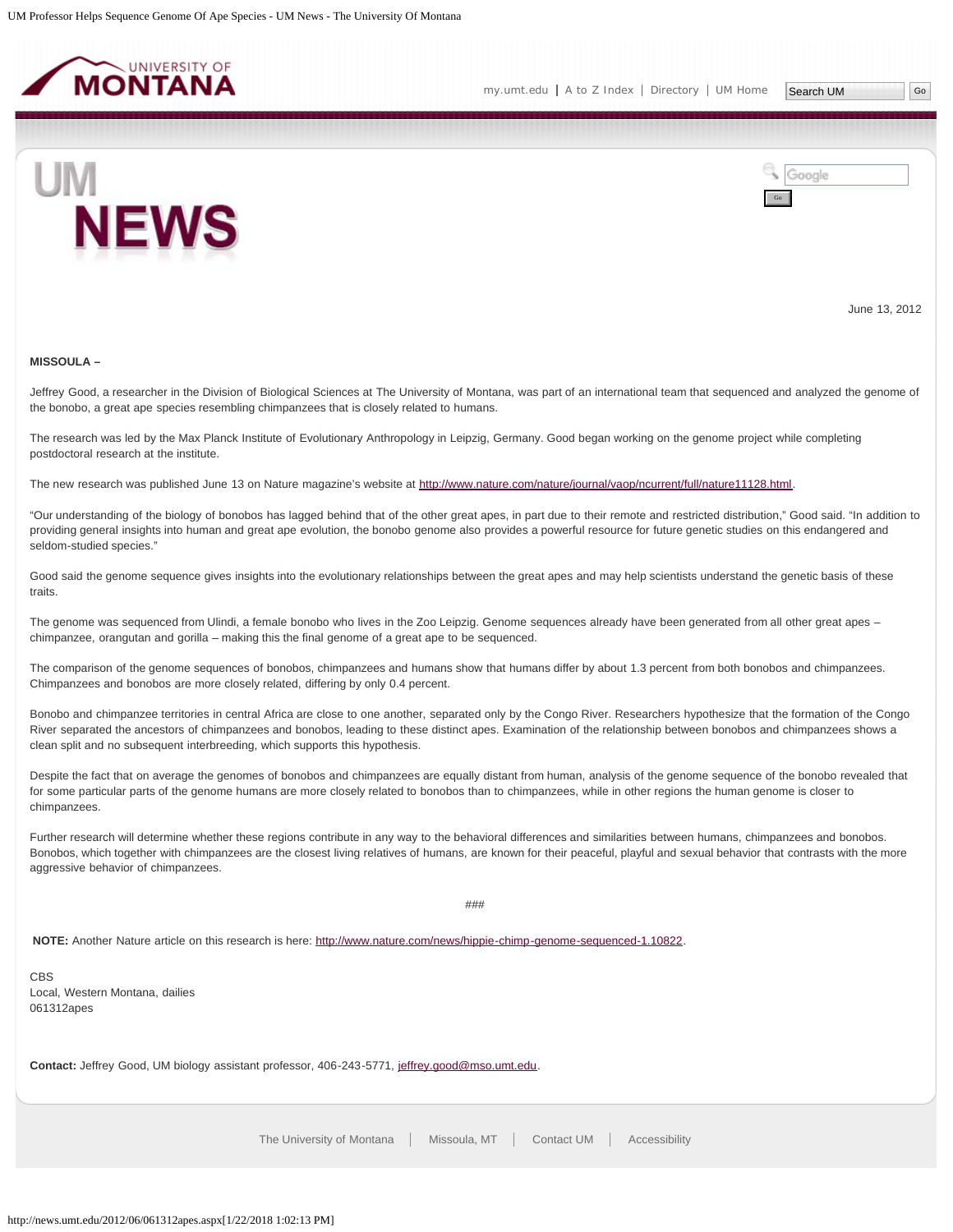<span id="page-15-0"></span>



June 12, 2012

#### **MISSOULA –**

Pearl Jam will perform Sunday, Sept. 30, in the Adams Center at The University of Montana. Special guest Mudhoney will open the show, which kicks off at 7:30 p.m.

Tickets will cost \$55, plus fees. They will go on sale at 10 a.m. Friday, June 22, at the Adams Center Box Office, The Source in the University Center, Worden's Market, Southgate Mall and the MSO Hub. They also will be available online at [http://www.griztix.com](http://www.griztix.com/) or by calling 406-243-4051 or 888-MONTANA.

A ticket presale for active members of Pearl Jam's fan club, Ten Club, began June 12 and runs through Thursday, June 14. Full details are at [http://www.pearljam.com](http://www.pearljam.com/).

Pearl Jam's Missoula show marks the band's only U.S. non-festival date for 2012, as well as their last scheduled performance for the year. Earlier in the month, Pearl Jam will headline three U.S. festivals – Made in America, DeLuna Fest and Music Midtown.

Pearl Jam last performed in Missoula in August 2005, when they hosted a fundraising concert for Democratic politician Jon Tester. Pearl Jam bassist Jeff Ament and now-Sen. Tester both hail from Big Sandy, and their families are longtime friends.

Tester's U.S. Senate campaign will offer premium ticket packages for the concert. Included in these premium packages are choice seats for the concert as well as admission to a preshow event with Tester, Ament and other members of Pearl Jam. Full details are available online at [http://jontester.com](http://jontester.com/).

Fans also are encouraged to participate in a first ever "Best Seats in the World" sweepstakes being sponsored by Tester's re-election campaign. Fans can contribute \$10 or any other amount to be automatically entered to win an opportunity to watch Pearl Jam's show from a seat on stage, along with travel, hotel accommodations and meals, VIP passes to the show and admission to preshow events with Tester, Ament and other members of Pearl Jam. Full details are available on Tester's website.

In 2011, Pearl Jam celebrated their 20-year anniversary with a destination weekend in Alpine Valley, Wis., and toured Canada, South America, Central America and Mexico. Pearl Jam also released the film "Pearl Jam Twenty" along with an accompanying book and soundtrack as part of the 20th anniversary celebration.

###

UM neither sponsors nor endorses any political candidacy or message at this concert event.

CBS

**State** 

061212pjam

**Contact:** UM Productions, 406-243-6661, .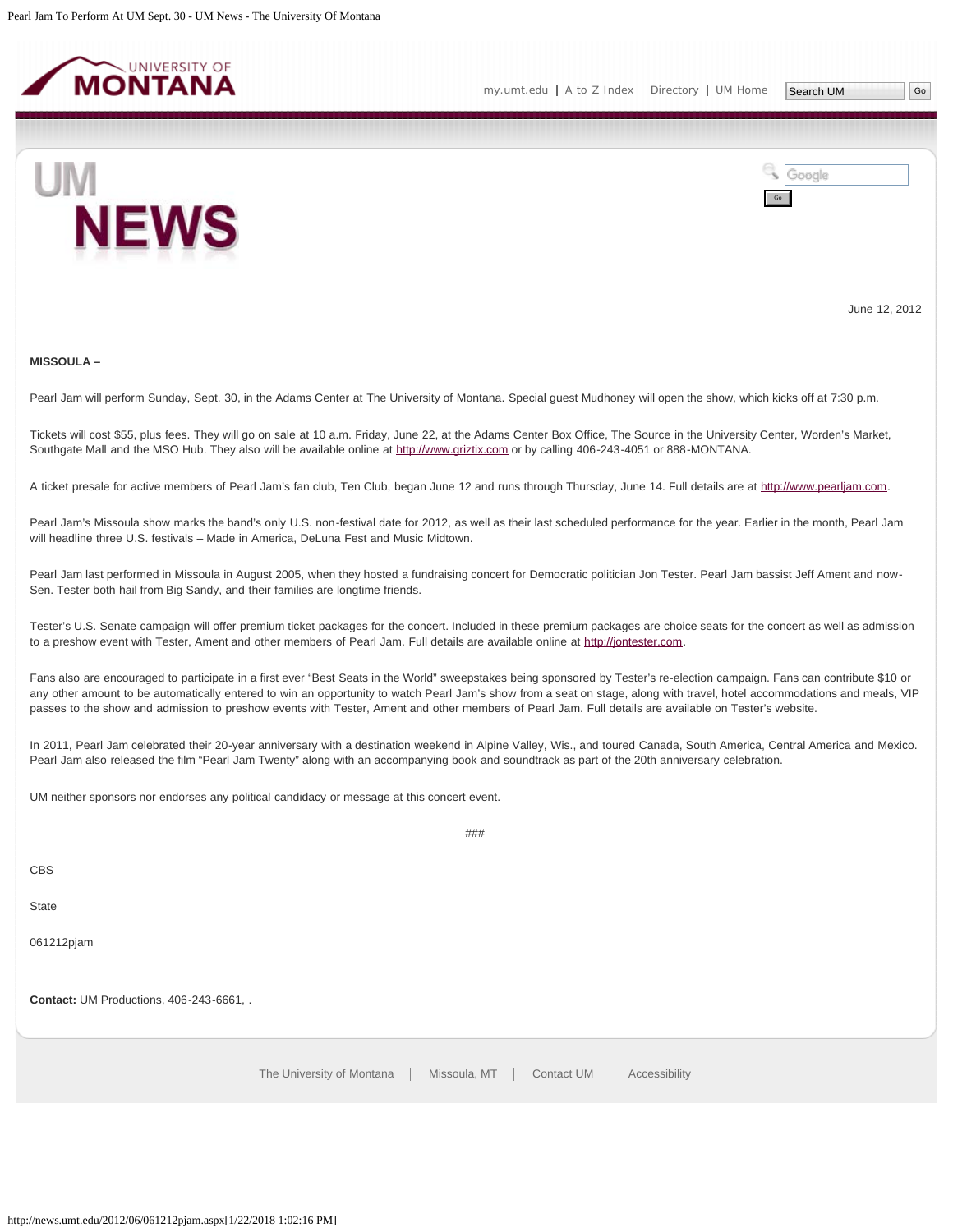<span id="page-16-0"></span>



June 12, 2012

# **MISSOULA –**

University of Montana senior Clark Hodges of Billings placed third in the national William Randolph Hearst Journalism Competition held in San Francisco earlier this month.

Hodges earned an all-expenses paid trip to the live competition by placing in a preliminary round in the radio reporting category. All five radio finalists were flown to San Francisco, given a topic, cab fare and one day to produce a radio story on privacy in the digital age.

Hodges explored the notion that mobile telephones have become more like wallets because of their ability to hold information about bank accounts, credit cards and passwords. Hodges spoke with people who had lost their phones and a cell phone company representative about how to protect information stored on a digital device. His work earned him a trophy and \$3,000 at the culmination of the competition held June 4-8.

**The Hearst Awards are known as the Pulitzer Prizes of college journalism and feature competitions in writing, photography, radio, television and multimedia. Students from accredited schools of journalism compete in contests throughout the academic year. Twenty-nine students were invited to compete in the 52nd annual national competition based on their performance in the preliminary competitions.**

**UM placed ninth overall in the year-long contest. The Hearst Journalism Awards program was founded in 1960 to provide support and encouragement for college journalism programs and students. More than \$500,000 in prize money was awarded to students and their schools in the 2011-2012 academic year.**

**###**

**Hodges graduated from UM last month. He is the son of Jill and Dean Hodges of Billings.**

**DD/all**

**Local, hometown**

**061212hodg**

Contact: Denise Dowling, associate professor and chair of the UM Department of Radio-Television, 406-243-4143, *[denise.dowling@umontana.edu.](mailto:denise.dowling@umontana.edu)*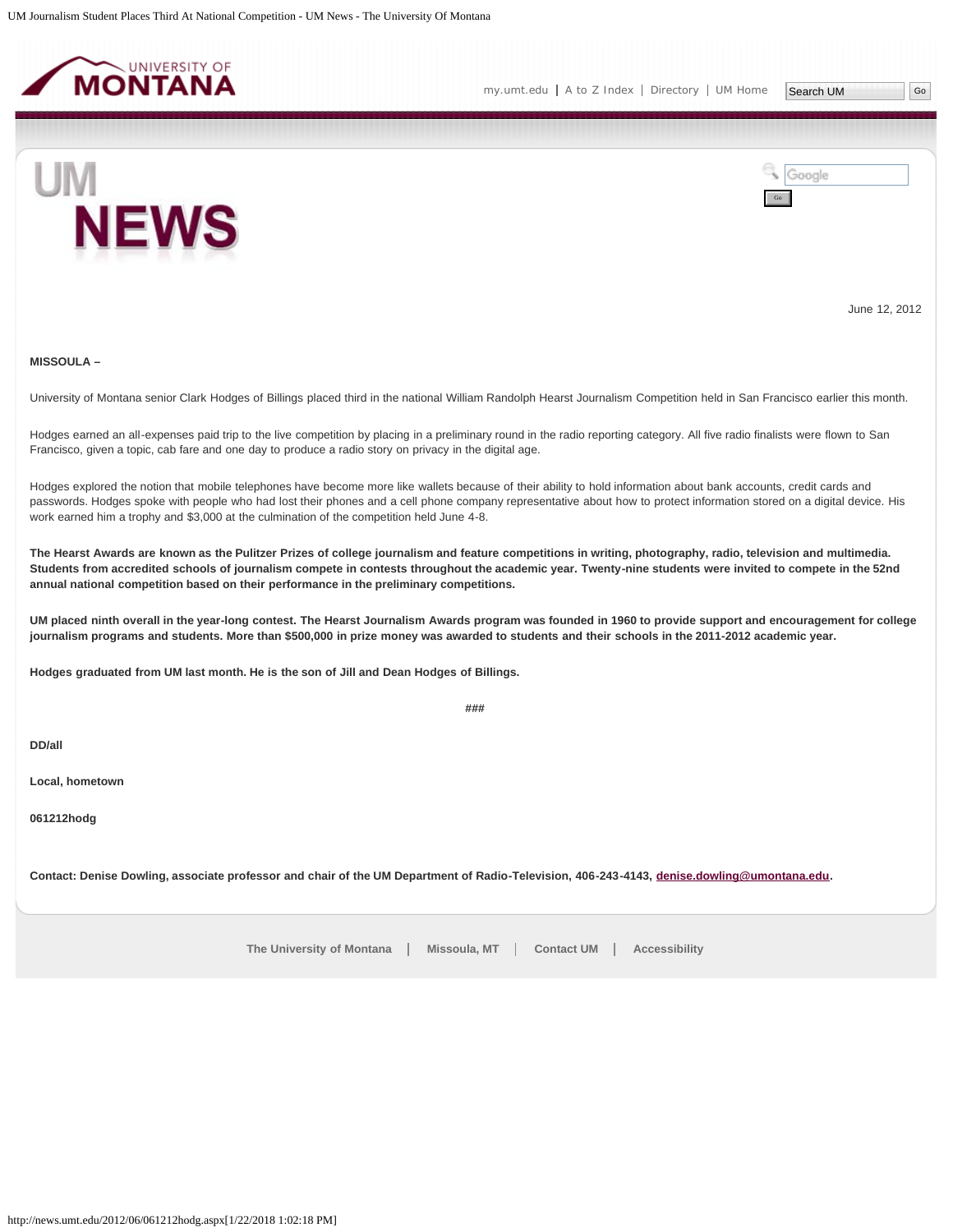<span id="page-17-0"></span>



June 12, 2012

# **MISSOULA –**

Jody Pavilack, associate professor of history at the University of Montana, has won an international award and a significant regional award for her book "Mining for the Nation: The Politics of Chile's Coal Communities from the Popular Front to the Cold War."

The book received the 2012 Bryce Wood Award for outstanding book on Latin America in the social sciences and humanities published in English over an 18-month period. The Bryce Wood Award is the highest book honor given by the Latin American Studies Association and is one of the most prestigious accolades a scholar of Latin America in the areas of humanities or social sciences can receive.

Pavilack accepted the award at the 30th International Congress of the LASA held in San Francisco in May. LASA is the largest professional organization in the world for individuals and institutions engaged in the study of Latin America.

In March Pavilack's book also won the prestigious Rocky Mountain Council for Latin American Studies Thomas McGann Award for outstanding monograph by a member.

###

JS

Local

061212latn

**Contact:** Jody Pavilack, UM associate professor of history, 406-243-2234, [jody.pavilack@umontana.edu](mailto:jody.pavilack@umontana.edu).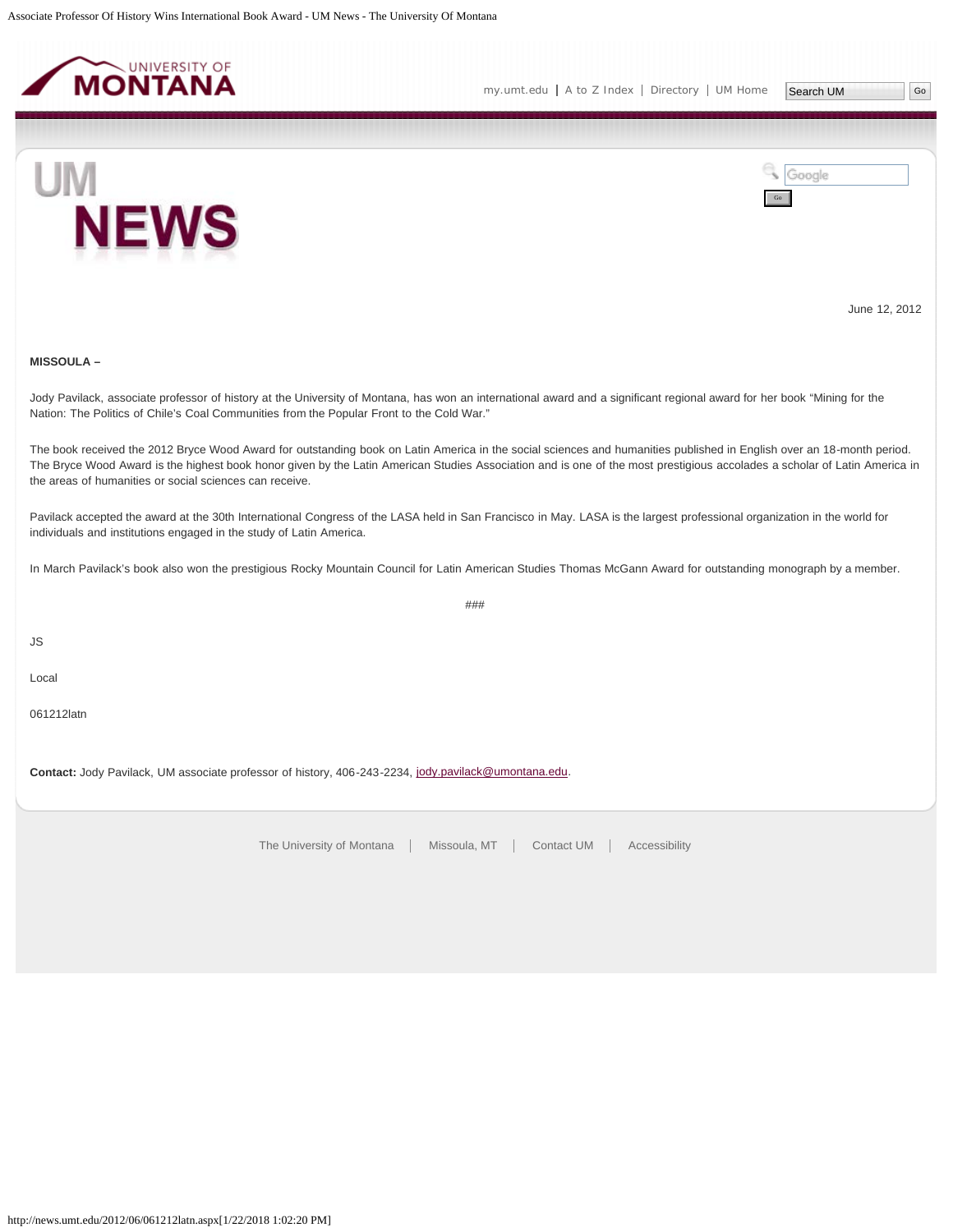<span id="page-18-0"></span>

[my.umt.edu](http://my.umt.edu/) | [A to Z Index](http://www.umt.edu/search/atoz/) | [Directory](http://www.umt.edu/directory/) | [UM Home](http://www.umt.edu/) Search UM



Google Go

June 11, 2012

#### **MISSOULA** –

Construction of the Otter Creek coal mine would significantly boost Montana jobs, household income and tax revenues as the Asian demand for the resource expands, according to an economic impact study conducted by economists Patrick Barkey and Paul Polzin of The University of Montana Bureau of Business and Economic Research.

According to the report, "The Impact of Otter Creek Coal Development on the Montana Economy," construction of the Otter Creek mine proposed by Arch Coal, new rail development and related infrastructure represents a total investment approaching \$1 billion.

During the permitting and construction phase, the project is expected to create 2,648 construction jobs in Montana in the peak building year, with most new jobs created in Eastern Montana, the study found. Statewide impacts on income for Montana households during the peak construction year would be similarly substantial, with \$103.5 million of new personal income generated. In Eastern Montana total household earnings would increase more than 8 percent.

BBER's study found that Otter Creek would generate substantial economic impacts during the operations phase as well. About 1,740 new permanent, year-round jobs would be created in the Montana economy while the mine is operating, increasing household income by \$125.4 million per year. The overall state population would increase by 2,850 people and the school-aged population by more than 560 students.

Otter Creek mine operations would raise state and local tax revenue by almost \$92 million per year, due to both coal-specific taxes and growth in the overall tax base, the study found.

BBER director and study co-author Barkey notes that though domestic markets are unlikely to provide significant growth for Montana coal, demand in China is projected to swell rapidly and drive Otter Creek's fate.

"The anticipated increase in coal demand in China between 2010 and 2035 is more than twice the current U.S. production of coal, and Southeast Asia does not have sufficient capacity to satisfy this growth," Barkey said. "Because Montana coal fields are closer to Northwest ports than those in Wyoming, Montana has a geographic advantage in serving fast-growing Asian markets."

The Bureau of Business and Economic Research at the UM is a research center producing economic and industry data for Montana. For more information go online to [http://www.bber.umt.edu/.](http://www.bber.umt.edu/)

###

CH/all

**State** 

061112coal

**Contact:** Patrick Barkey, director, UM Bureau of Business and Economic Research, 406-243-5113, [patrick.barkey@business.umt.edu.](mailto:patrick.barkey@business.umt.edu)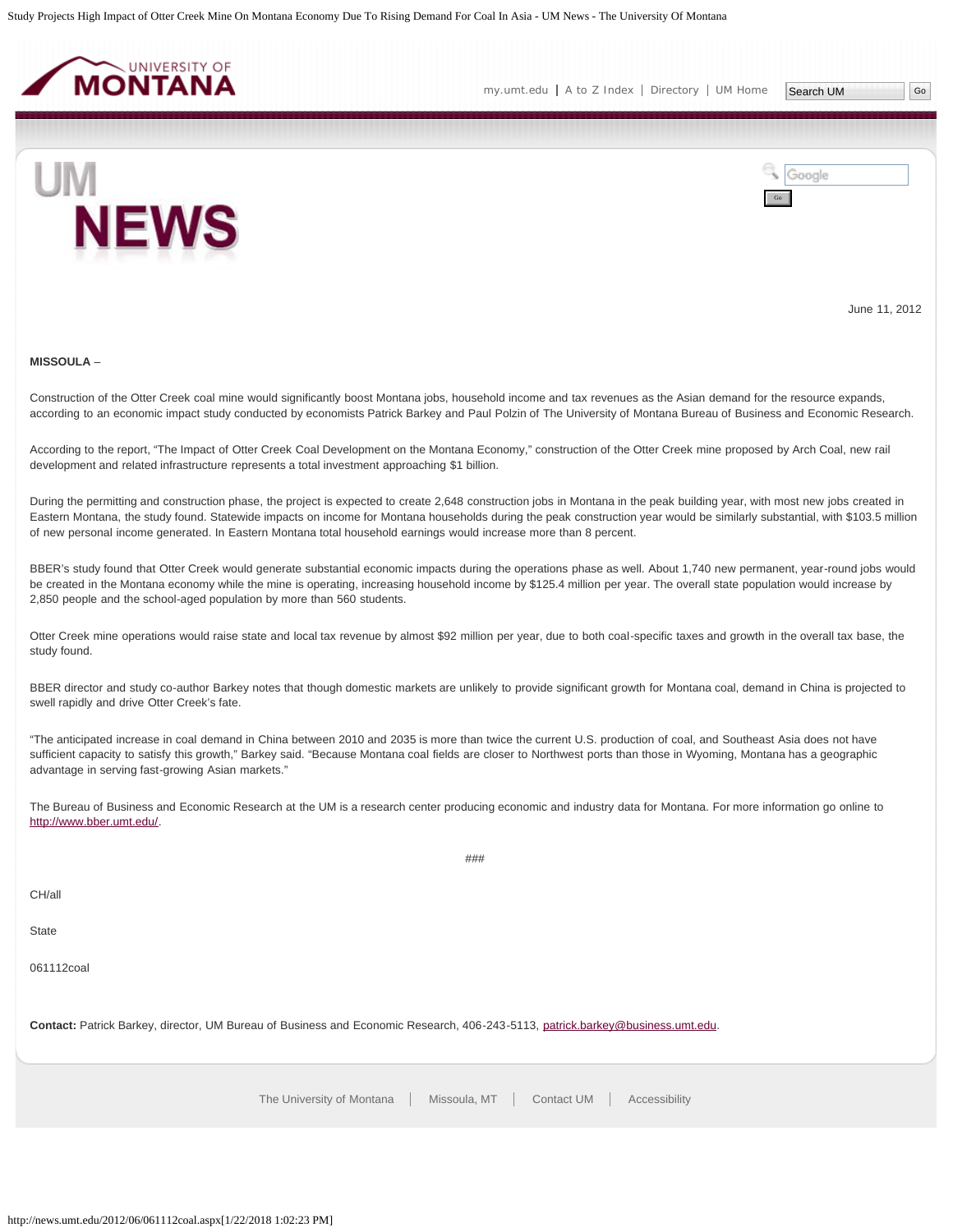<span id="page-19-0"></span>



June 11, 2012

# **MISSOULA –**

The spring edition of Montana Field Notes, a University of Montana e-publication filled with stunning photography, can be found online at <http://issuu.com/caitlyn.walsh/docs/umfieldnotesspring12>.

Montana Field Notes focuses on the diverse landscapes, ecology, history and culture of Big Sky Country and the important work being done by the University statewide.

The latest edition offers stories titled "Montana East of the Mountains," "Keeping up with the College of Forestry and Conservation" and "The Lubrecht Experimental Forest." It also features an article by former UM President George Dennison about how to rejuvenate the middle class and a book review of a work that describes Montana's major mountain peaks.

Two editions of Montana Field Notes are published each academic year.

The publication is produced by Rick Graetz, a UM geography faculty member, and Jerry Fetz, former dean of UM's College of Arts and Sciences and Davidson Honors College, with assistance from various writers and photographers.

Graetz and Fetz also created UM's popular Crown of the Continent e-magazine ([http://crown.umt.edu/E-Publications\)](http://crown.umt.edu/E-Publications), focused on the Glacier National Park region. The success of that initiative prompted them to create a publication that covers all regions of the state.

For more information, email Graetz at [rick.graetz@mso.umt.edu](mailto:rick.graetz@mso.umt.edu) or Fetz at [fetzga@mso.umt.edu](mailto:fetzga@mso.umt.edu).

###

# CBS

Local, dailies, weeklies

061112crwn

**Contact:** Rick Graetz, Montana Field Notes publisher, 406-439-9277, [rick.graetz@mso.umt.edu](mailto:rick.graetz@mso.umt.edu); Jerry Fetz, Montana Field Notes publisher, 406-546-5711, [fetzga@mso.umt.edu .](mailto:fetzga@mso.umt.edu)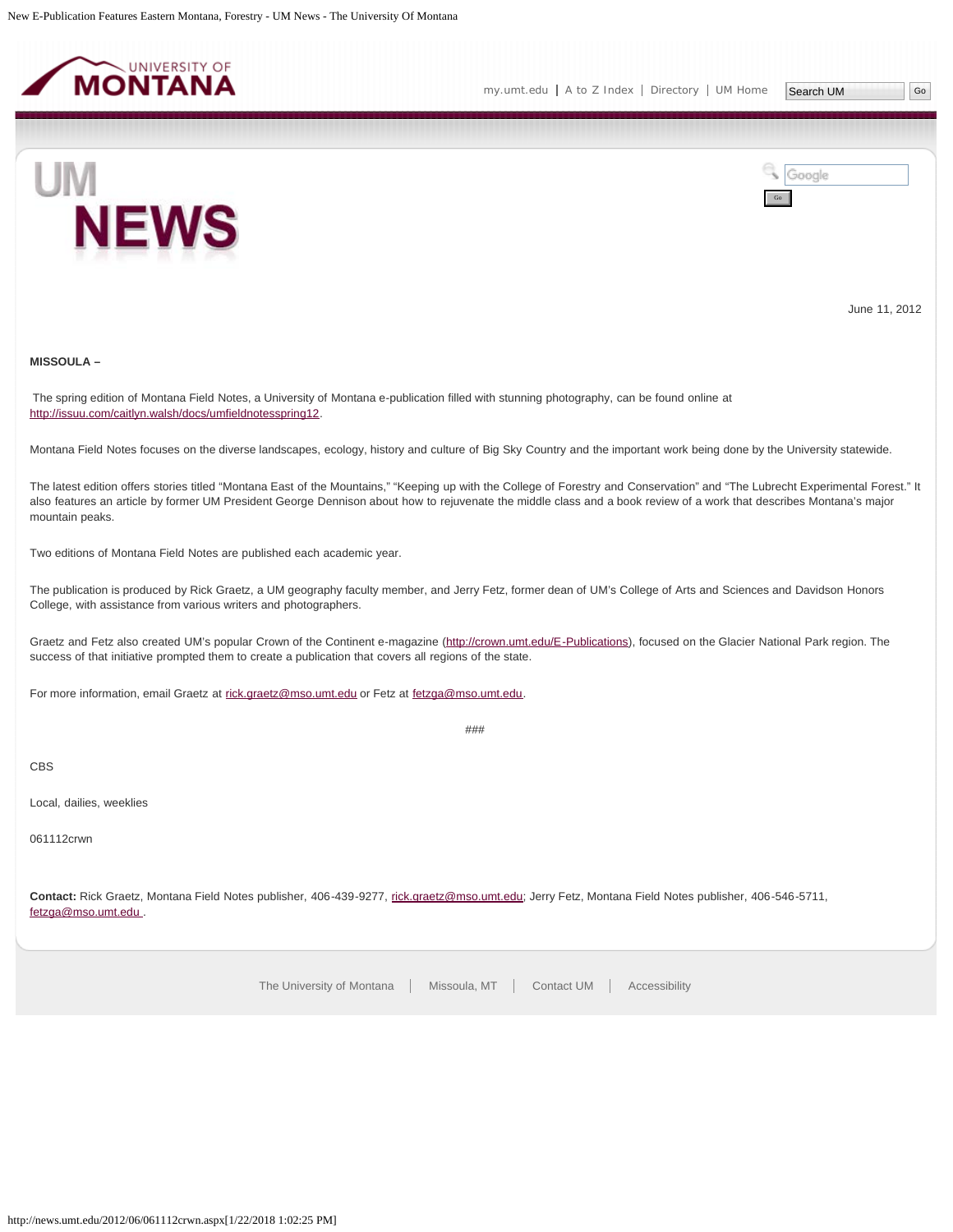<span id="page-20-0"></span>



June 11, 2012

# **MISSOULA -**

At The University of Montana, 3,094 students made the spring semester 2012 Dean's List. To qualify for the Dean's List, students must be undergraduates, earn a semester grade average of 3.5 or higher and receive grades of A or B in at least nine credits. No grades of C+, C, C-, D+, D, D-, F, NC or NCR are allowed.

To view the complete Dean's List for spring semester 2012, visit <http://www.umt.edu/urelations/info/DeansListSpring2012.pdf>

###

NOTE: The UM students listed below made the spring semester 2012 Dean's List. A "\*\*" in the "Honors" column indicates a grade-point average of 4.0. An "\*" indicates a GPA of greater than 3.5 but less than 4.0 was earned.

JK Local, dailies, weeklies 060812dean

**Contact:** UM Registrar's Office, 406-243-2995, .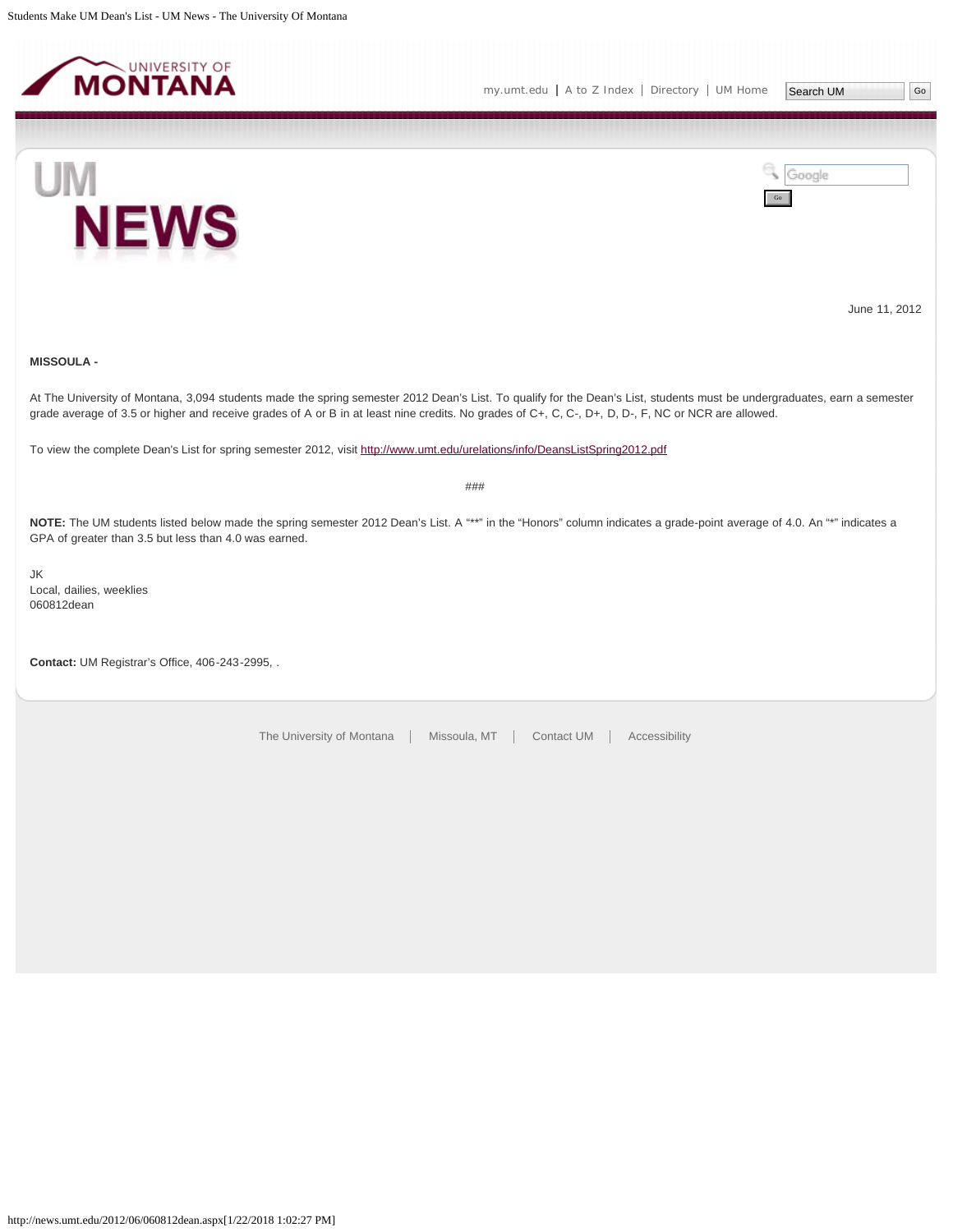<span id="page-21-0"></span>



June 08, 2012

#### **MISSOULA** –

Any day now two osprey chicks will emerge from their eggs, which have been diligently cared for by an adult pair nesting in their high perch above the Dunrovin Guest Ranch in Lolo.

For the past 10 years, this same pair has fledged one to three young per year. Now thanks to a partnership between The University of Montana and the Cornell Lab of Ornithology, the entire world can watch these iconic birds bring up their young.

When the Cornell Lab, a Cornell University-affiliated world leader in the study and conservation of birds, expressed interest in partnering with UM on this webcam project, Professor Erick Greene and researcher Heiko Langner were thrilled.

"These cameras are a way to engage the public and to have the entire world view the ospreys we are researching," Greene said. "It is an incredible opportunity for the world to gain an intimate perspective of an iconic Montana bird."

In fact, the Dunrovin Guest Ranch osprey, along with a pair nesting above Riverside Health Center along the Clark Fork River, have been "reality TV stars" for just about a year. UM's Department of Geosciences hosts the cameras to help researchers study the way mercury moves through the food chain in the Clark Fork River basin.

It was the quality of the images from the two high-resolution cameras that initially grabbed the interest of the Cornell Lab. Charles Eldermire, BirdCams project leader at the lab, is charged with finding sites all over the world to expand the BirdCams project so that anyone can observe avian behavior during breeding season.

"Our bird cams offer an intimate perspective into the everyday lives of birds, providing something at once both ordinary and extraordinary," Eldermire said.

A 2002 UM alum with a master's degree in biology, Eldermire studied behavioral ecology of mixed-species flocks of birds with Greene and UM Professor Dick Hutto. Familiar with UM's Project Osprey research and impressed with the Missoula-area webcam quality, the Montana ospreys were a great fit for his expanding program.

When Cornell picked up UM's 24/7 video feeds last Friday, their highly trafficked site offered the entire world a rare glimpse of the nest's happenings during this special season.

"We've had hundreds of daily viewers—some of them as far away as Australia and Japan," Greene said. "Even schools are broadcasting the live feed to their entire student body."

While the world looks on, the UM scientists are learning about the health of local rivers by studying what the ospreys bring back to the nest and feed their chicks.

Because of their top position in the food web, ospreys are useful indicators of local environmental conditions. Young ospreys only eat fish their parents catch within a few miles of the nest, so these young birds reflect the condition of the local fish population, which in turn are indicators of river health.

When the baby birds are about 25 days old, the researchers will use a roofing-lift vehicle to ascend to the nest to band the chicks and to collect very small blood and feather samples. The samples will be analyzed for environmental toxins back in Langner's laboratory. The UM researchers partner in this effort with Rob Domenech, director of Raptor View Research Institute and a local raptor expert, and Dave Taylor, local roofing-business owner and citizen scientist.

So far the UM team is alarmed by what their studies have found. While the world might view the stunning Montana backdrop as pristine, Greene and Langner are discovering otherwise. They have found extremely high levels of mercury, a potent neurotoxin, in the osprey chicks along some parts of the Clark Fork River. Now their focus is to determine the long-term effects of these contaminants on ospreys and the ecosystem in general.

"We hope that these nest cams bring a larger awareness of overall river health to the folks watching," said Greene. "Once citizens feel a connection to this species, we hope there will be a heightened desire for protecting the resource upon which they depend."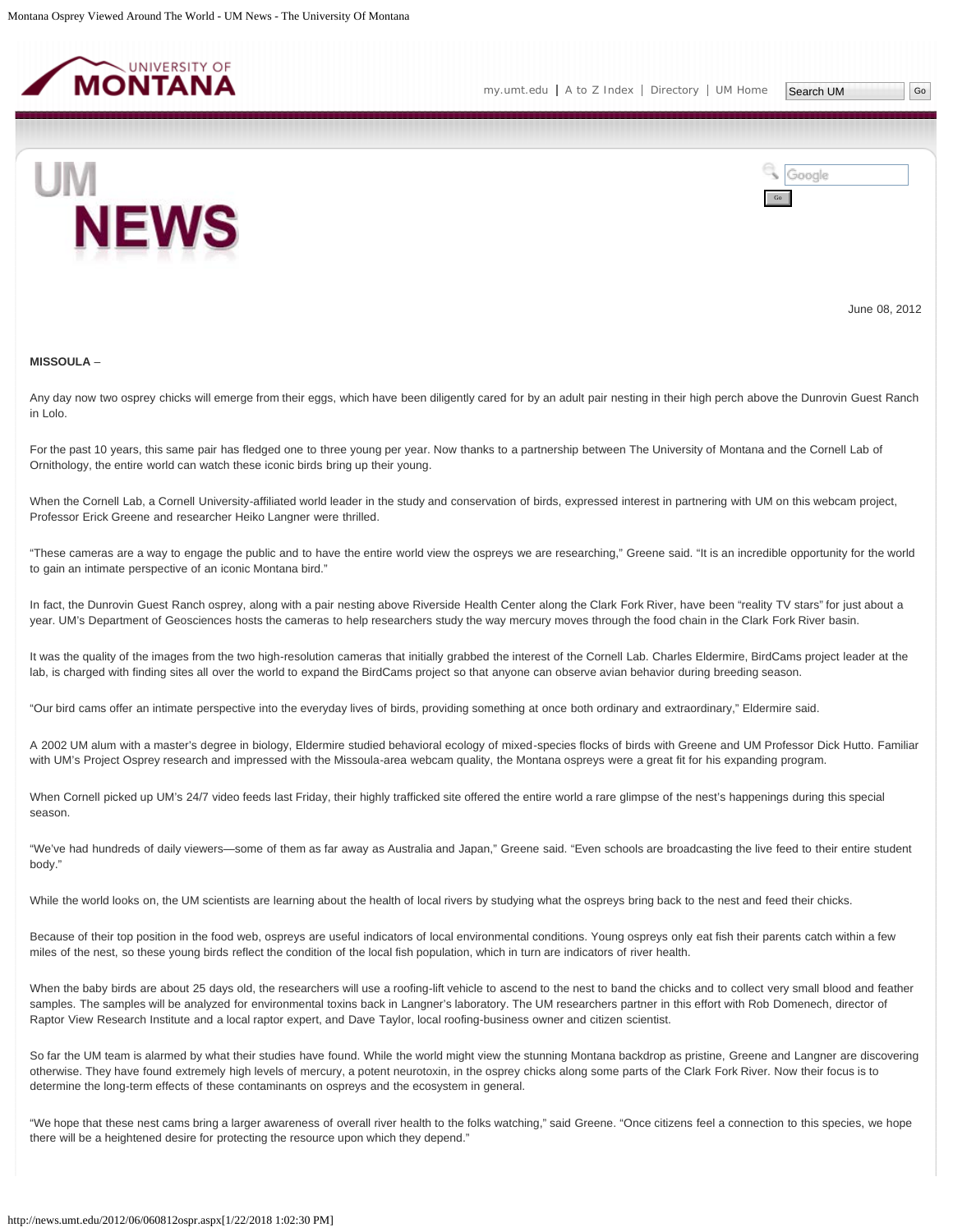Montana Osprey Viewed Around The World - UM News - The University Of Montana

The Dunrovin Guest Ranch hatchings can be viewed live online at **<http://www.allaboutbirds.org/ospreys>. The Hellgate webcam's live stream can be viewed at [http://www.cas.umt.edu/geosciences//faculty/langner/Osprey/montanaosprey4t/index.html](http://www.cas.umt.edu/geosciences/faculty/langner/Osprey/montanaosprey4t/index.html).**

**For more information about the Cornell Lab or the worldwide BirdCams project, email Eldermire at [nestcams@cornell.edu](mailto:nestcams@cornell.edu).**

**###**

**ALL**

**Western Montana**

**060812ospr**

**Contact: Erick Greene, professor, UM Wildlife Biology Program, 406-243-2179, [erick.greene@umontana.edu.](mailto:erick.greene@umontana.edu)**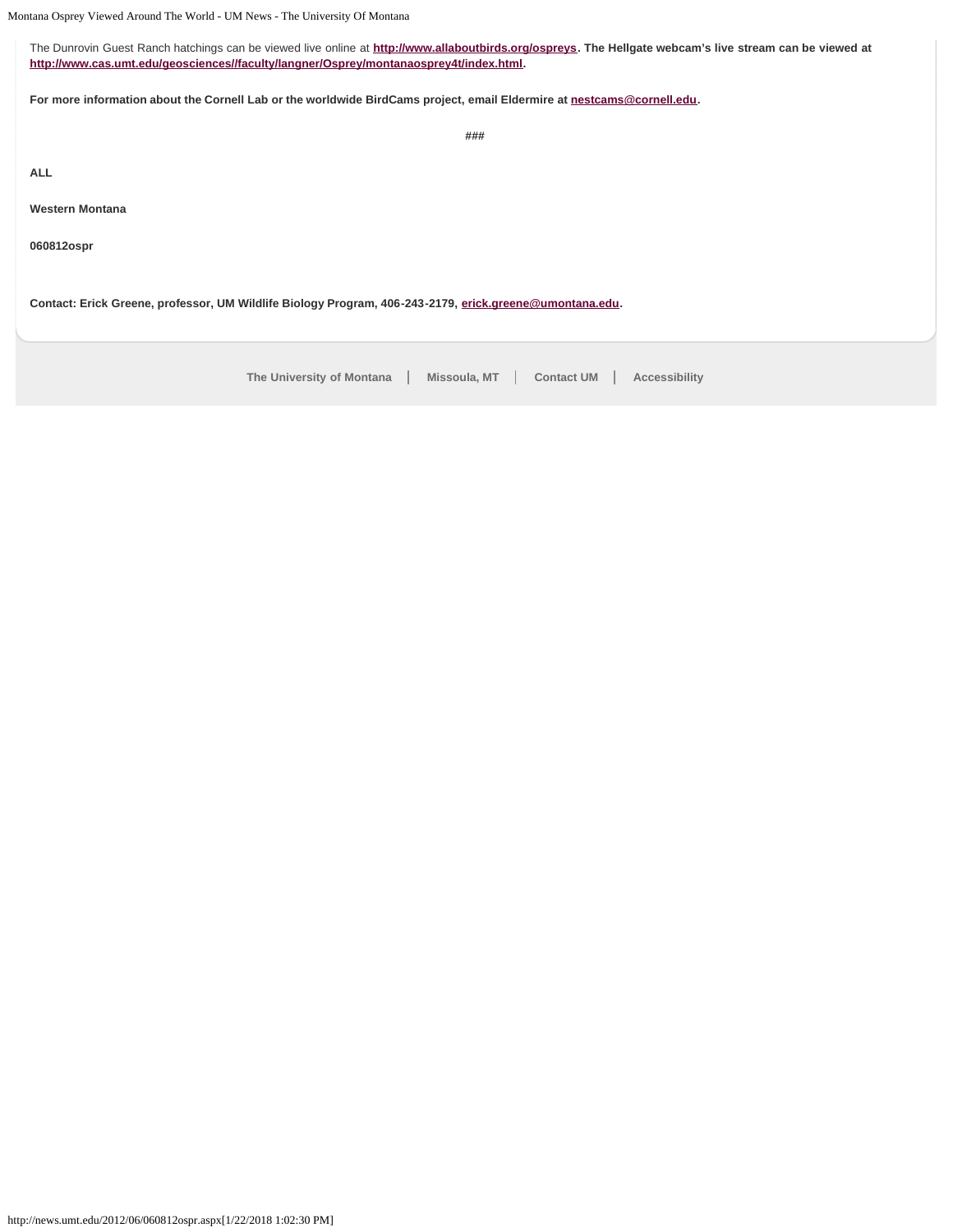<span id="page-23-0"></span>



June 07, 2012

#### **MISSOULA –**

The Wilderness Institute at The University of Montana invites citizen monitors to help collect scientific data this summer from two wilderness study areas in the backcountry of the Lewis and Clark National Forest in central Montana.

The Citizen Science monitoring program will take place in the Big Snowy Mountains and Middle Fork Judith River Wilderness Study Areas. This year's effort is in collaboration with the Lewis and Clark National Forest and completes the institute's initial efforts to record the conditions in each of Montana's seven congressionally designated wilderness study areas.

Experienced trip leaders will guide small groups of volunteers on backcountry trips throughout the study areas to gather data on invasive species, recreation impacts and wilderness character. The trips range from three to five days and will be held throughout July and August.

Trip locations and dates are:

- **Friday-Monday, June 29-July 2, Heart of the Middle Fork Judith:** Explore pristine tributaries in the heart of the Middle Fork Judith River WSA.
- **Saturday-Monday, July 7-9, Peaks in the Little Belts:** Enjoy stunning panoramic views from high peaks in the Little Belt Mountains.
- **Friday-Monday, July 13-16, Ridges and Canyons of the Middle Fork:** Traverse the high ridges and deep canyons of this spectacular river country.
- **Friday-Tuesday, July 20-24, Greathouse Peak and Beyond:** Explore the backbone of the Big Snowy Mountains and summit Greathouse Peak.
- **Thursday-Monday, Aug. 2-6, Big Snowy Mountains Ridge Walk:** Traverse the scenic spine of this island range, ice caves, creek canyons and more.
- **Friday-Sunday, Aug. 10-12, Peaks of the Big Snowy Mountains:** Summit Lost Peak and Lime Cave Peak while exploring the Big Snowies WSA.
- **Friday-Monday, Aug. 17-20, Crystal Lake and Devil's Chute Cave:** Take in Crystal Lake, Devil's Chute Cave and Crystal Cascades waterfall.

The U.S. Forest Service is tasked with maintaining the wilderness character of these areas but doesn't always have the manpower to assess how the areas are faring, according to the institute's Citizen Science Program Director Catherine Filardi. Since 2009, the institute has partnered with the Forest Service and local communities to document on-the-ground conditions in Montana's wilderness study areas.

"Agencies struggle to get a handle on what's going on across these large landscapes with fairly limited budgets, and citizen monitors can help fill in those information gaps by being the eyes and ears on the ground," Filardi said.

"This year's trips will visit two island ranges in central Montana while covering every trail mile within the two study areas," Filardi said. "It's a great way to get into the backcountry with a fun group of people while collecting information needed to care for these landscapes."

This is the Wilderness Institute's eighth year running Citizen Science projects in designated wilderness and wilderness study areas. During that time, the program has worked with more than 300 volunteers to conduct monitoring and restoration in seven wilderness areas and five wilderness study areas in Montana and Idaho.

Funding for the project is provided by the National Forest Foundation, the Forest Service and the Cinnabar Foundation.

More information about the Citizen Science Program and trip details is on the Wilderness Institute website at [http://www.cfc.umt.edu/wi/citizen\\_science.html](http://www.cfc.umt.edu/wi/citizen_science.html). To sign up for a trip, call 406-243-5361 or email [citizenscience@cfc.umt.edu](mailto:citizenscience@cfc.umt.edu).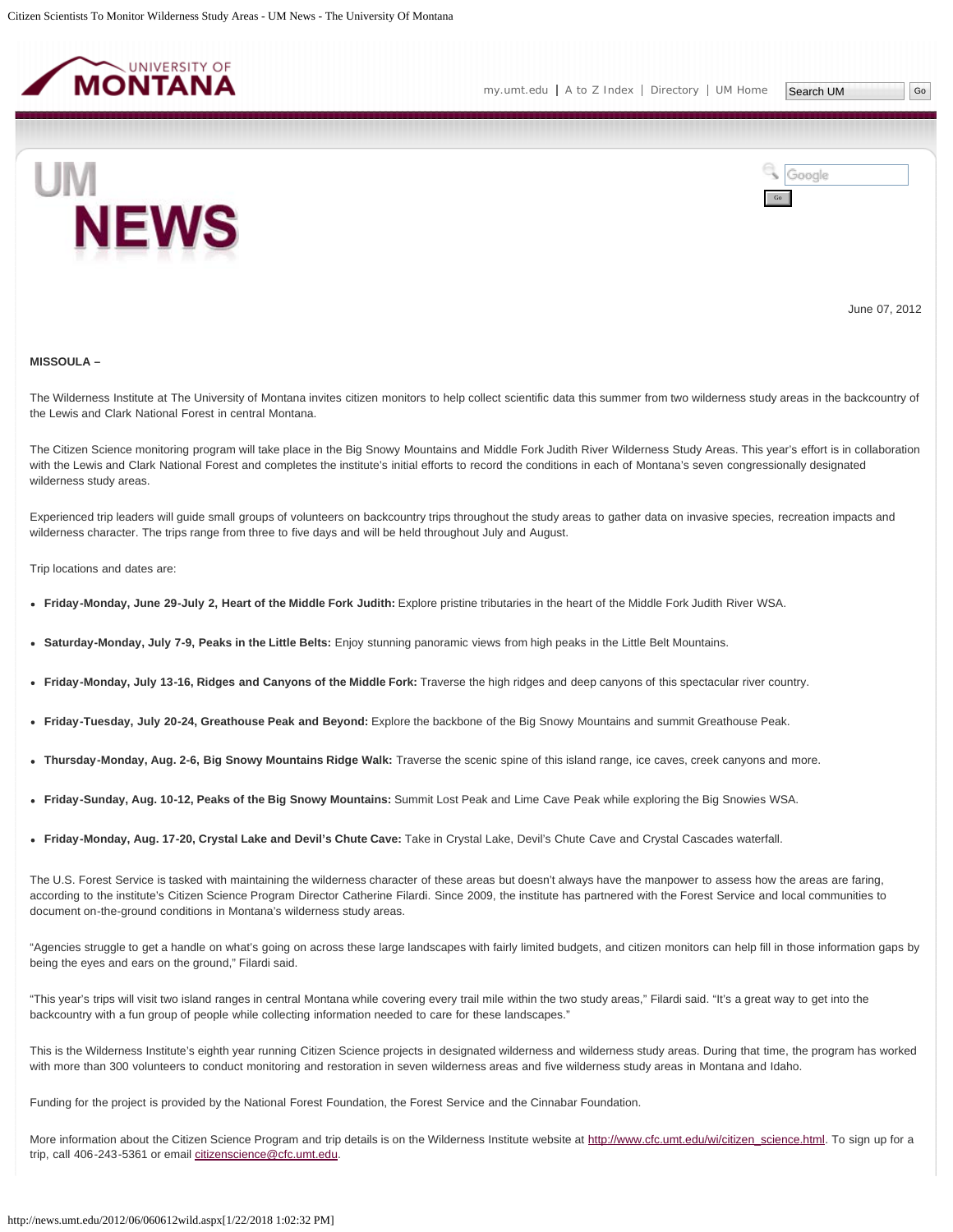[The University of Montana](http://www.umt.edu/) | Missoula, MT | [Contact UM](http://www.umt.edu/comments) | [Accessibility](http://www.umt.edu/home/accessibility) ### FM/jh Western Montana, Dailies, Lewistown, Bozeman 060612wild Contact: Flynn Marie, UM Wilderness Institute Citizen Science Program outreach coordinator, 406-243-5361, [citizenscience@cfc.umt.edu.](mailto:citizenscience@cfc.umt.edu)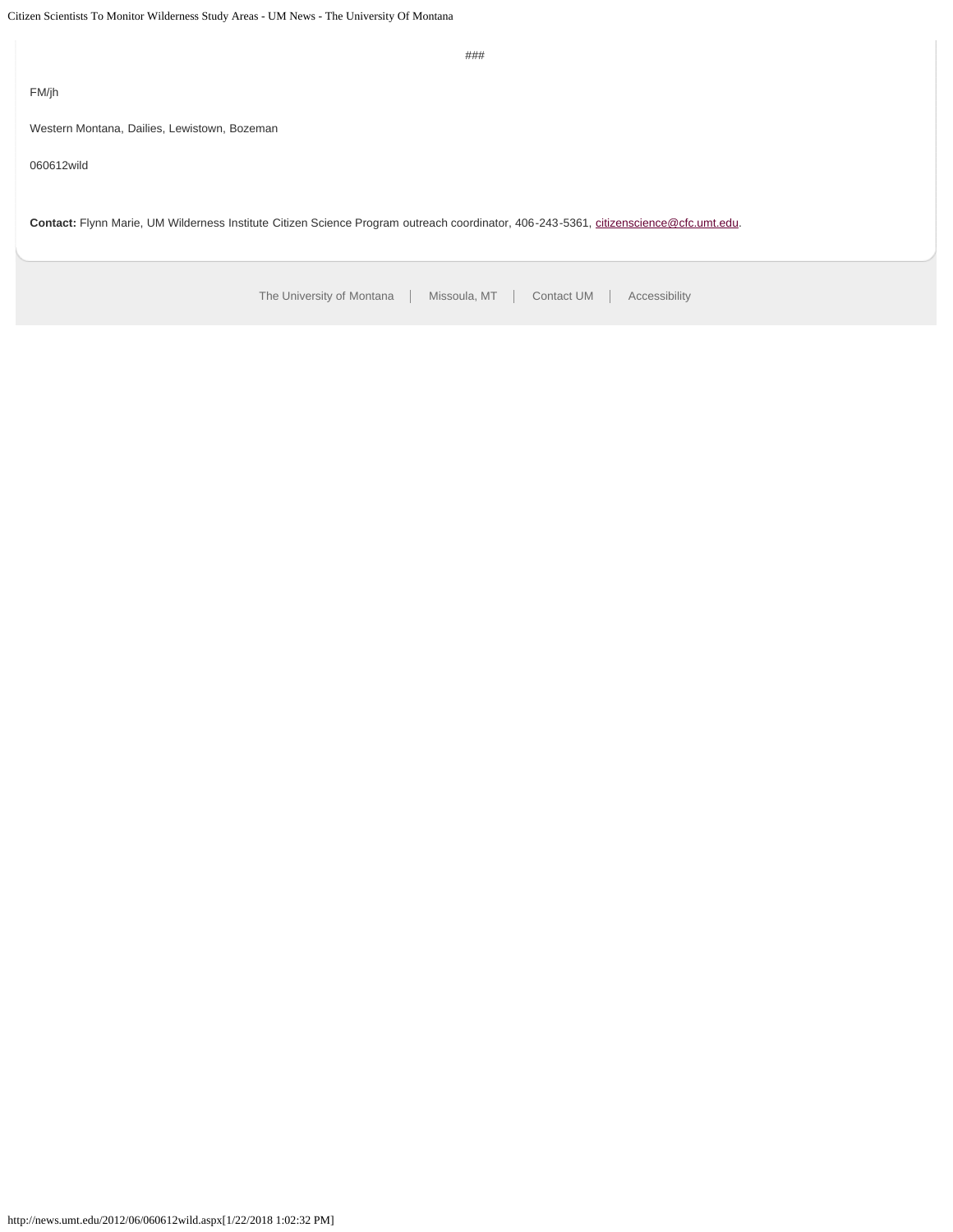<span id="page-25-0"></span>



June 07, 2012

# **MISSOULA** –

The University Center at The University of Montana invites campus and community members to submit proposals for The Catalyst–Student Leadership Conference 2012, which will be held from 9:30 a.m. to 4 p.m. Saturday, Oct. 6.

Participants will learn how to transform group energy in any organization or situation. The conference aims to empower participants to use their leadership resources to be effective, personal leaders with a global perspective.

Organizers encourage faculty, staff, students and community members to share their experiences and knowledge about leadership by submitting a proposal to be a presenter. Presentations should be 50 to 90 minutes long and priority will be given to proposals that deliver a diverse range of topics within the four conference learning tracks. Learning tracks include:

- foundations.
- leaders as individuals.
- leading in a group.
- leading in a global perspective.

Applications for proposals will be open until Sept. 18. Instructions on how to present or to register for the 2012 conference can be found online at <http://life.umt.edu/uc/ucsi/leadership/default.php>.

The conference is free and open to all UM students and young leaders in the community, and lunch is included. Participants will submit a question or issues they would like to see addressed during the conference when they register so that presenters can cater accordingly.

The conference will be based on the Social Change Model of Leadership and will offer a variety of workshops for all levels and abilities. Attendees will be able to individualize their learning experience throughout the day by choosing which sessions to attend.

###

local

060512conf

**Contact:** Maureen Ward, program adviser, UM Griz Lead Program, 406-243-2005, [maureen.ward@mso.umt.edu;](mailto:maureen.ward@mso.umt.edu) Julie DeSoto, student coordinator, UC Student Involvement Network, 406-243-5622, [julie.desoto@mso.umt.edu](mailto:julie.desoto@mso.umt.edu).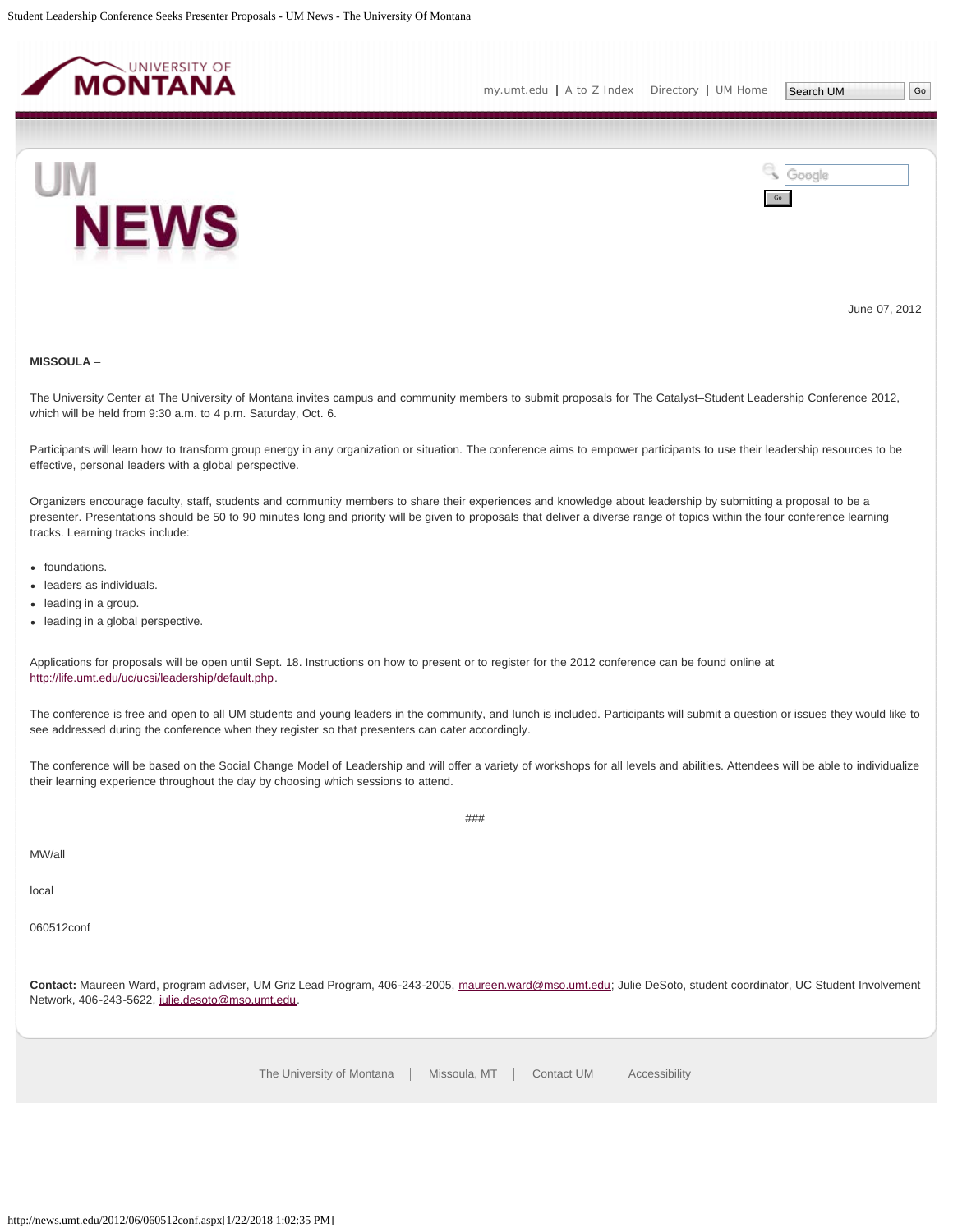<span id="page-26-0"></span>



June 06, 2012

# **MISSOULA** ―

A Carousel for Missoula will hold the first-ever Griz Day at the Carousel on Saturday, June 16.

University of Montana Grizzly football players will be at the Carousel to meet and talk with fans from 11 a.m. to 3 p.m. The players will arrive on a staggered schedule, so there will be new faces throughout the event. Five athletes from the team will show up at 11 a.m., and then five more will replace those players at 1 p.m.

The UM Athletics Department and A Carousel for Missoula are providing a limited number of items to be given away to attendees. A silent auction including a signed football, a signed basketball from the men's team, and a signed photo from Marc Mariani will be offered.

"Jacob Haas, one of the Grizzly football players, came up with this idea to help the Carousel," says Theresa Cox, executive director of A Carousel for Missoula. "Lots of his teammates have agreed to be part of the fun and the UM Athletic Department has been very helpful.

"We are really grateful to Townsquare Media, Mountain Broadcasting and the Montana Marketing Group for helping us get out the word about the event. This town is crazy about its Grizzlies, and we want everyone to have the opportunity to meet their favorite football players."

Haas, a 6-5, 225-pound senior tight end, is a two-year letterman from Portland, Ore., who played in several games last season primarily on special teams, and then was forced to miss the last half of the 2011 season after suffering an injury.

"We expect 10 to 12 players to attend the event, and it will be a great chance for us to spend time with the kids in our community, and have them get to know us without our pads on," Haas said.

**Contact:** UM Athletics Department, 406-243-4749, .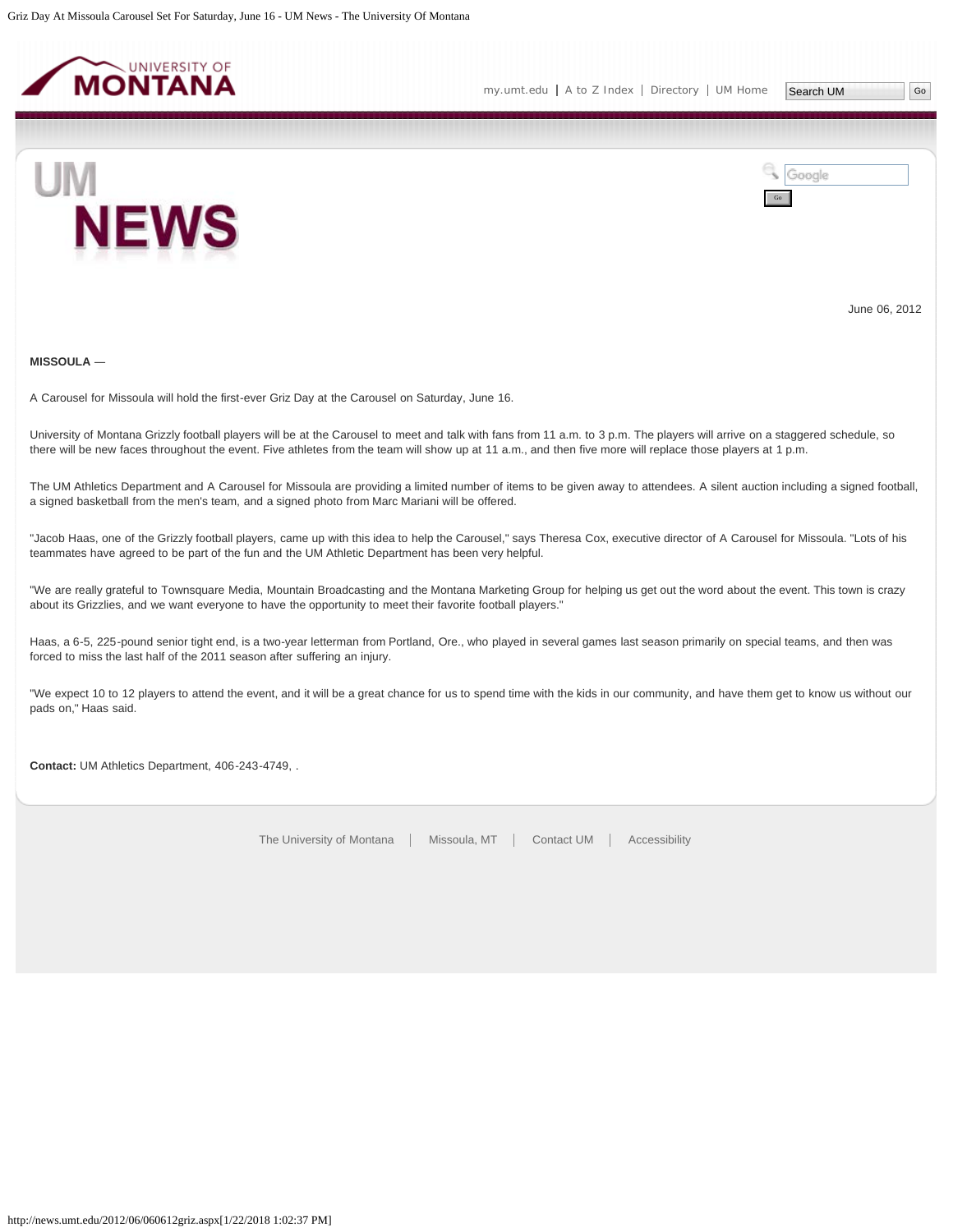<span id="page-27-0"></span>



June 05, 2012

# **MISSOULA ―**

The University of Montana's spectrUM Discovery Area will host its Third Annual Weird Science Dance Party from 6 to 9 p.m. Friday, June 8, in Missoula's Caras Park. Admission is free.

The event will feature live music from the Whizpops, Animal Wonders, WonderBrush face painting, Monte the UM mascot, G. Wiz the science guy, DJ HAuLi, spectrUM science experiments and much more.

Food and beverages will be available for purchase.

Proceeds from a silent auction featuring products and services from local vendors and businesses will benefit spectrUM's Science for All Scholarship Fund. Each year the fund allows more than 800 Montana school children in need to experience the wonder and magic of spectrUM. Money raised from last year's Weird Science Dance Party helped students attend spectrUM summer camps, field trips and science clubsl It also allowed the organization to expand K-12 outreach throughout rural and tribal Montana.

Weird Science Dance Party sponsors are Montana Radio Co., Lambert Family Chiropractic, the McCubbin Family, Optimystical Studio, Mamalode, Allied Waste, Missoula Pediatric Dentistry, Children's Dentistry of the Rockies, Western Montana Clinic and Heffernan Consulting.

SpectrUM Discovery Area in Missoula is located in Skaggs Building Room 166 on the UM campus. It's open to the public Thursdays from 3:30 to 7 p.m. and Saturdays from 11 a.m. to 4:30 p.m. Admission is \$3.50 per person.

Teachers who would like to arrange class field trips to spectrUM, which cost \$3.50 per student, can call 406-243-4828. To arrange for spectrUM to visit a school or organization, visit [http://www.spectrum.umt.edu](http://www.spectrum.umt.edu/) or call 406-243-4828.

###

JF/cbs

Local, Western Montana

060512spec

**Contact:** Holly Truitt, spectrUM Discovery Area director, 406-243-4872, [holly.truitt@mso.umt.edu;](mailto:holly.truitt@mso.umt.edu) Hannah Motl, spectrUM outreach coordinator, 406-243-4828, [hannah.motl@mso.umt.edu](mailto:hannah.motl@mso.umt.edu).